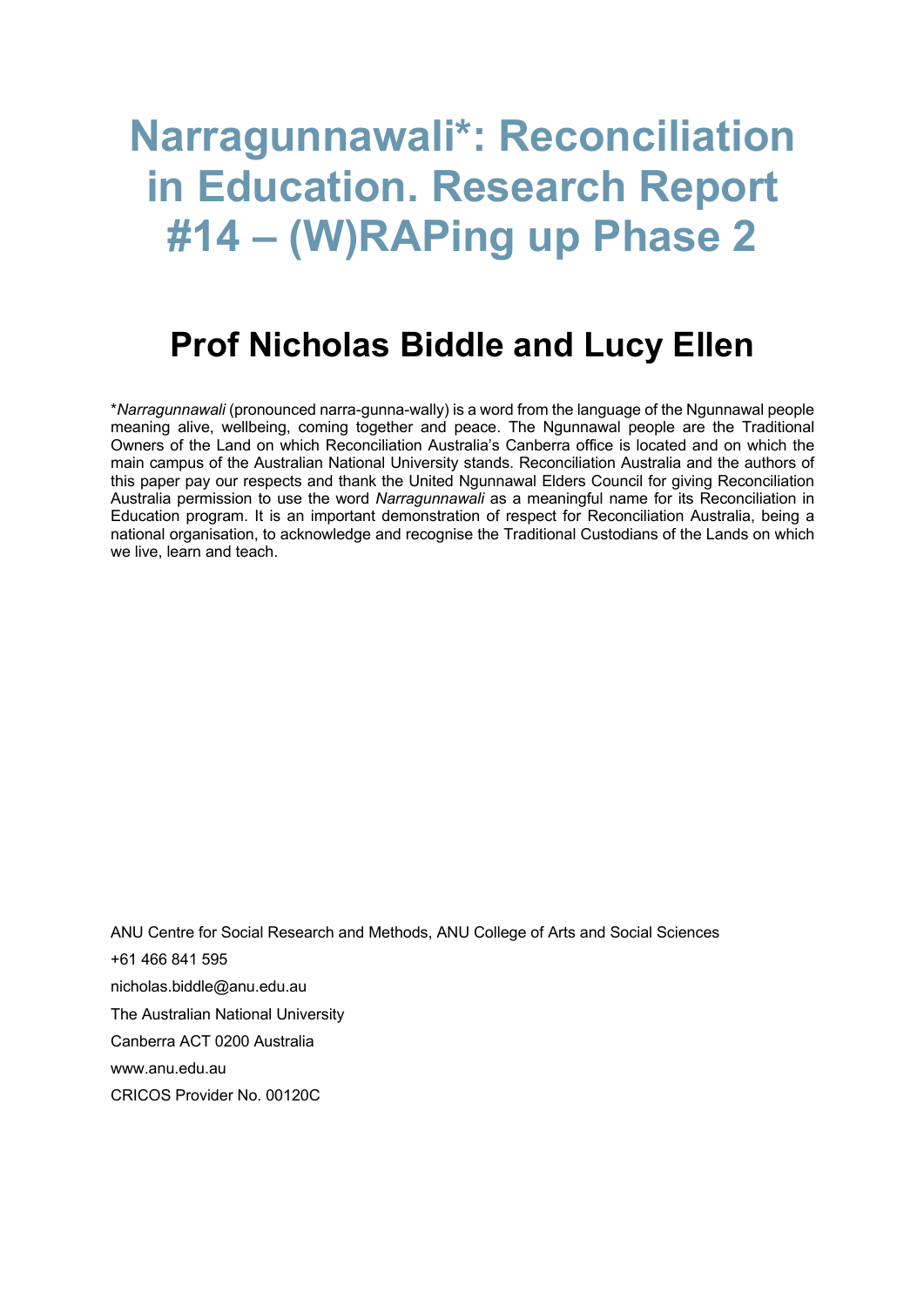## **Contents**

| $\mathbf{1}$      |                                                                                                           |                                                                   |  |  |
|-------------------|-----------------------------------------------------------------------------------------------------------|-------------------------------------------------------------------|--|--|
|                   | 1.1.                                                                                                      |                                                                   |  |  |
|                   | 1.2.                                                                                                      |                                                                   |  |  |
|                   | 1.3.                                                                                                      | Inequalities between Indigenous and non-Indigenous Australians  4 |  |  |
|                   | 1.4.                                                                                                      |                                                                   |  |  |
|                   | 1.5.                                                                                                      |                                                                   |  |  |
| 2.                |                                                                                                           |                                                                   |  |  |
|                   | 2.1.                                                                                                      |                                                                   |  |  |
|                   | 2.2.                                                                                                      |                                                                   |  |  |
|                   | 2.3.                                                                                                      |                                                                   |  |  |
|                   | 2.4.                                                                                                      |                                                                   |  |  |
|                   | 2.5.                                                                                                      |                                                                   |  |  |
|                   | 2.6.                                                                                                      |                                                                   |  |  |
| 3 <sub>1</sub>    |                                                                                                           |                                                                   |  |  |
| 4.                |                                                                                                           |                                                                   |  |  |
|                   | 4.1.                                                                                                      |                                                                   |  |  |
|                   | 4.2.                                                                                                      |                                                                   |  |  |
|                   | 4.3.                                                                                                      |                                                                   |  |  |
|                   | 4.4.                                                                                                      |                                                                   |  |  |
|                   | 4.5.                                                                                                      |                                                                   |  |  |
|                   | 4.6.                                                                                                      |                                                                   |  |  |
|                   | 4.7.                                                                                                      |                                                                   |  |  |
| 5.                | Updated analysis of Longitudinal Study of Indigenous Children (LSIC) data Error!<br>Bookmark not defined. |                                                                   |  |  |
| 6.                |                                                                                                           |                                                                   |  |  |
|                   | 6.1.                                                                                                      |                                                                   |  |  |
|                   | 6.2.                                                                                                      |                                                                   |  |  |
|                   | 6.3.                                                                                                      |                                                                   |  |  |
| <b>References</b> |                                                                                                           | 24                                                                |  |  |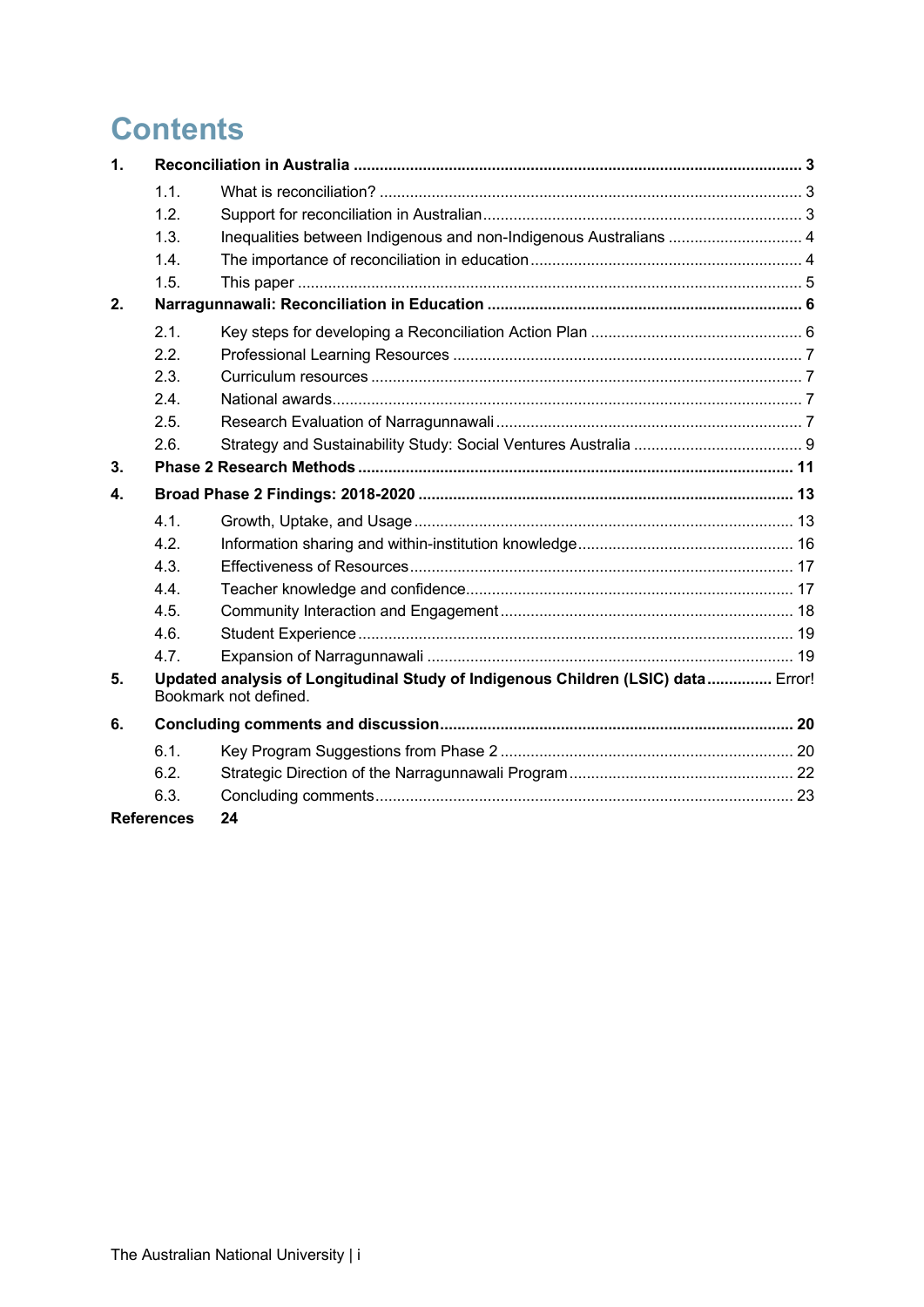## **Abstract**

The aim of this paper is to provide a summary from the main findings of Phase 2 of the evaluation of Narragunnawali: Reconciliation in Education. While Phase 2 originally included research from January 2018 to June 2020, the questions were designed to support a longer-term research agenda that aligned with Reconciliation Australia's 2017-2022 Research Agenda. There was also some impact from COVID-19 on the focus of the project, as well as on schools and early learning services themselves. At the time of writing, Phase 3 of the evaluation had commenced.

The remainder of the paper is structured as follows. In the next section we provide a brief summary of Narragunnawali, as well as a summary of the main findings from Phase 1 of the evaluation. In the Section 3 that follows, we outline the methods used in Phase 2, with Section 4 providing a description of the main findings. In Section 5 we provide a set of concluding comments, structured around Key Program Suggestions from Phase 2; Strategic Direction of the Narragunnawali Program; and Key Recommendations for Phase 3 of the Research Evaluation.

## **Acknowledgements**

The analysis presented in this paper was supported by funds and data from Reconciliation Australia as part of an evaluation of the program. Reconciliation Australia's support and comments on an earlier version of this paper were greatly appreciated. The results presented should be attributed to the named authors only.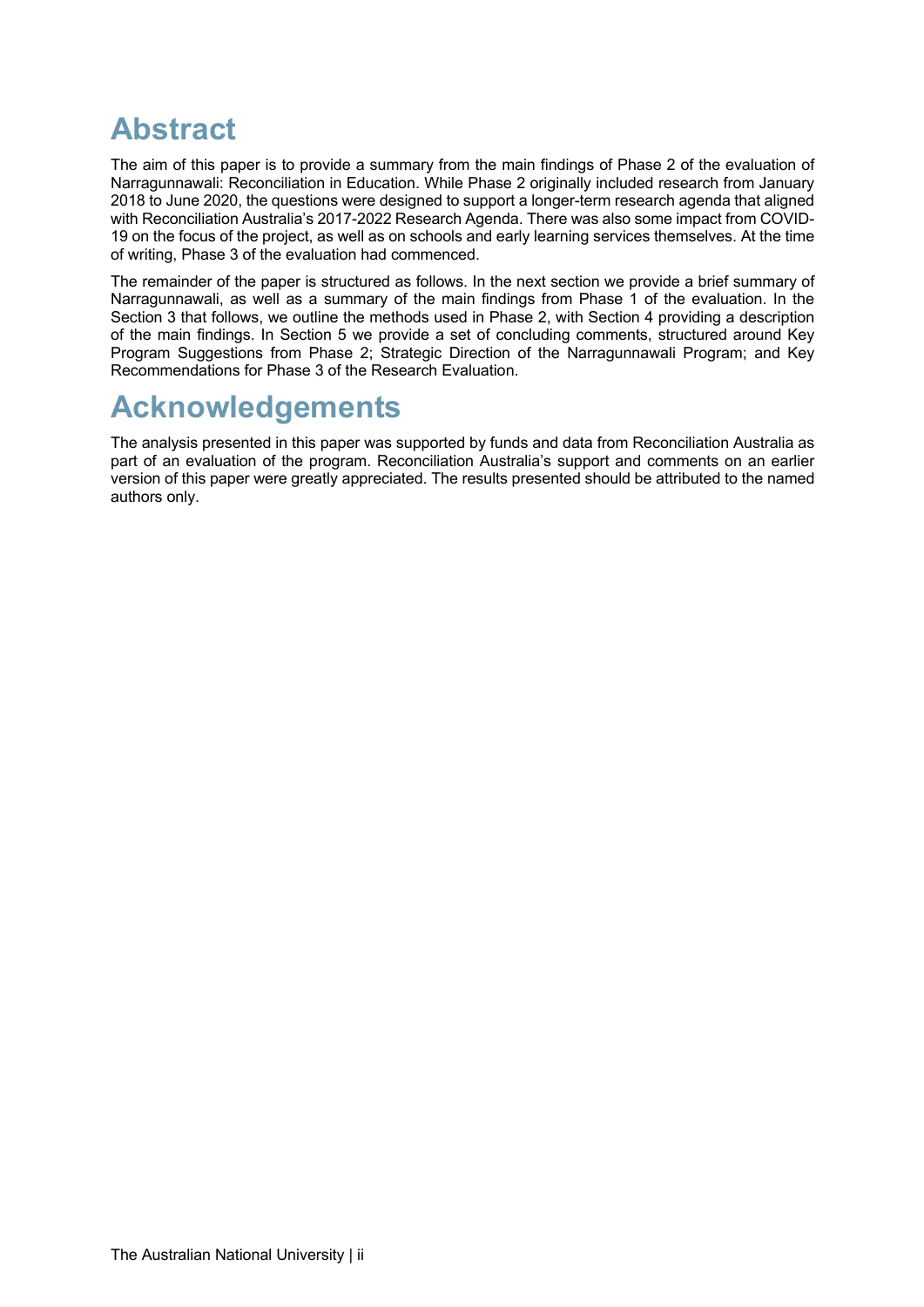## **1. Reconciliation in Australia**

### **1.1. What is reconciliation?**

A singular definition of what is meant by reconciliation in Australia (and internationally) has not been reached. This is, in part, because what constitutes reconciliation is necessarily context dependent; often meaning different things to different people and organisations (Biddle & Priest, 2019; Cole & Firchow, 2019). Even so, reconciliation is fundamentally grounded in the repairing of relationships ruptured by the actions of one (or more) parties to the reconciliation process (Cole & Firchow, 2019). Ideally, reconciliation will provide stability post-conflict, guard against reoccurring violent conflict, and promote social cohesion (Cole & Firchow, 2019).

In Australia, Aboriginal and Torres Strait Islander communities are heterogeneous with diverse histories, cultures, and varying expectations for or understandings of reconciliation. Nonetheless, Reconciliation Australia, the lead national expert body for reconciliation, has developed a working definition (Reconciliation Australia, 2016). Reconciliation Australia has identified five interrelated and interdependent dimensions of reconciliation: Race Relations, Equality and Equity, Institutional Integrity, Unity, and Historical Acceptance. (Reconciliation Australia, 2016).

| <b>Dimensions of Reconciliation in Australia</b>                                                                                                                                                                                      |  |  |  |  |
|---------------------------------------------------------------------------------------------------------------------------------------------------------------------------------------------------------------------------------------|--|--|--|--|
| All Australians understand and value Aboriginal<br>and Torres Strait Islander and non-Indigenous<br>cultures, rights and experiences, which results in<br>stronger relationships based on trust and<br>respect, and free from racism. |  |  |  |  |
| Aboriginal and Torres Strait Islander people<br>participate equally in a range of life opportunities,<br>and the unique rights of Aboriginal and Torres<br>Strait Islander people are recognised and upheld.                          |  |  |  |  |
| The nation's political, business and community<br>structures actively support reconciliation                                                                                                                                          |  |  |  |  |
| All Australians understand and accept the<br>wrongs of the past and the impact of these<br>wrongs. Australia makes amends for the wrongs<br>of the past and ensures that they are never<br>repeated.                                  |  |  |  |  |
| Australian society values and<br>recognises<br>Aboriginal and Torres Strait Islander cultures and<br>heritage as a proud part of a shared national                                                                                    |  |  |  |  |
|                                                                                                                                                                                                                                       |  |  |  |  |

### **1.2. Support for reconciliation in Australian**

In the most recent Australian Reconciliation Barometer at the time of drafting this report – conducted in 2018 with data released in 2019 – 90 per cent of the general Australian community sample, and 94 per cent of Aboriginal and Torres Strait Islander sample reported that the relationship between Indigenous and non-Indigenous Australians is fairly or very important. At the same Barometer, 54 per cent of the general community sample and 73 per cent of the Aboriginal and Torres Strait Islander sample indicated they would like to do something to help improve reconciliation. However, only 29 per cent and 44 per cent of the respective sample stated that they knew what they could do to help improve reconciliation (Polity Research & Consulting, 2019). While, uncertainty exists about what action individuals cans take; overall, reconciliation has a level of broad community support. Even so, critique of both the conceptualisation and enactment of reconciliation in Australia continues.

One critique of the concept of reconciliation in Australia is that the term itself may falsely suggest there was past peace (or conciliation) between Indigenous and settler peoples (Edmonds, 2016). Other analysis posits that Australian Governments' predominately future focused implementation of reconciliation fails to adequately examine and address historical precipitants of current inequalities, and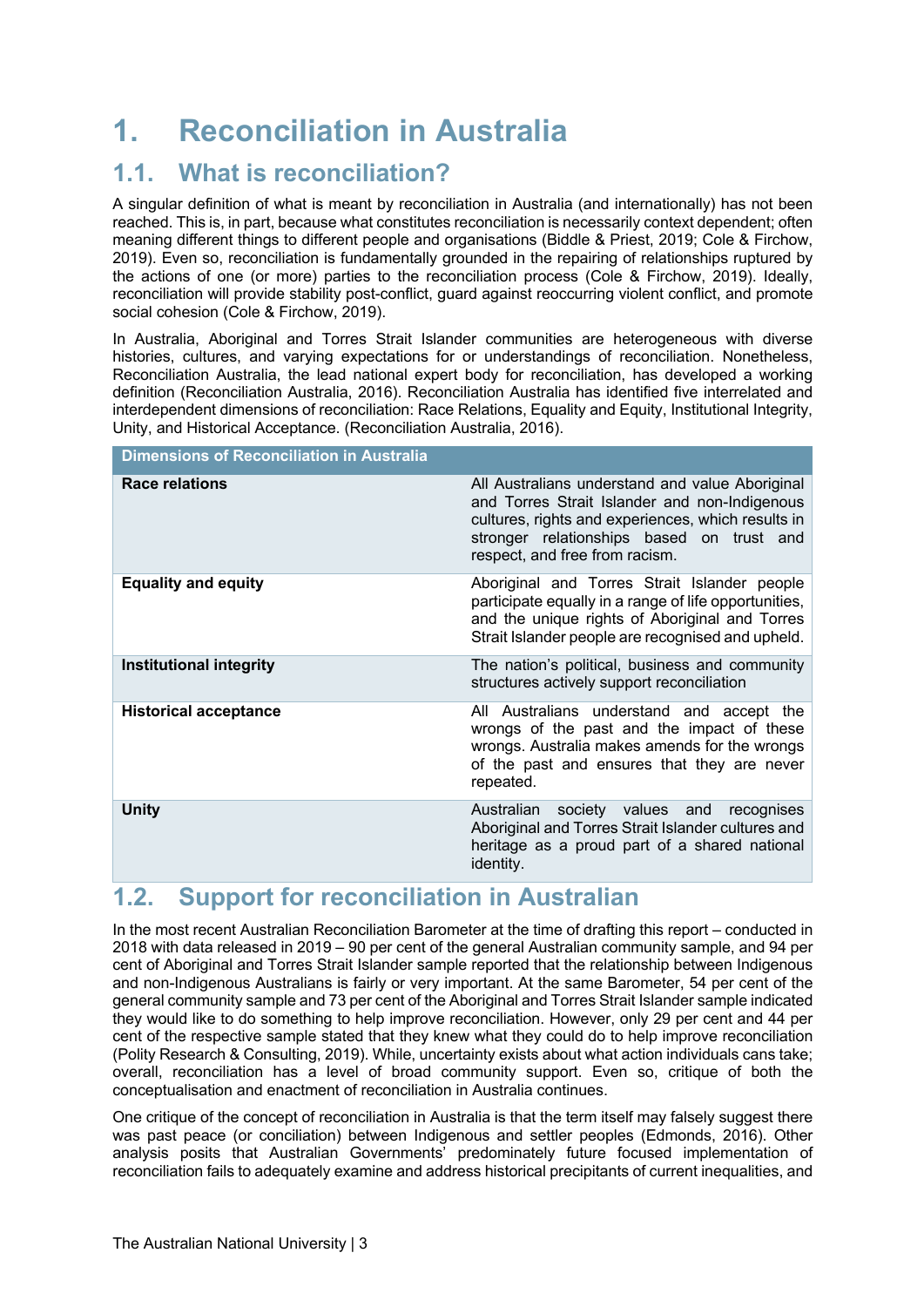subsequently deny Aboriginal and Torres Strait Islander peoples access to justice and reparations (Kearney, 2019; Palmer & Pocock, 2020).

Makarrata has gained significant acceptance (particularly by Indigenous Australian's as outlined in the Uluru Statement from the Heart, 2017) as a parallel process to reconciliation in Australia. Makarrata (a Yolngu word) is the coming together after a struggle, and a process for truth-telling and agreementmaking (Statement from the Heart, 2017). However, placing Makarrata in opposition to reconciliation is in many ways a false binary, as the importance of truth telling is reflected through the 'Historical acceptance' dimension of Reconciliation Australia's working definition of reconciliation.

### **1.3. Inequalities between Indigenous and non-Indigenous Australians**

The emphasis of Australian Governments' reconciliation focused policy (since 2008) has been on Closing the Gap in social and economic outcomes between Aboriginal and Torres Strait Islander people and non-Indigenous Australians (Palmer & Pocock, 2020). Despite broad community support for reconciliation in Australia, and governments' policy emphasis on outcomes, there remain real inequalities between Aboriginal and Torres Strait Islander people and non-Indigenous Australians.

Continuing inequalities are evidenced by slow or lack of progress towards many of the Governments' Closing the Gap targets; initially implemented in 2008 (Australian Government, 2020; Nakata & Maddison, 2019; Palmer & Pocock, 2020). As outlined in the most recent 2020 Closing the Gap report, targets to close the gap between Indigenous and non-Indigenous Australians for child mortality, school attendance, literacy and numeracy, employment, and life expectancy are 'not on track'. Nonetheless, acknowledging positive change is important, and there has been progress made towards increasing Aboriginal and Torres Strait Islander enrolment in early childhood education and year 12 (or equivalent) attainment.

Research shows, however, that some of this apparent improvement may be driven by Indigenous identification change occurring at different rates in the sources of data used to measure these outcomes (Biddle et al. 2018). This numerator-denominator bias can be caused by newly identified Indigenous Australians being captured in the numerator (the number of students who have completed Year 12 or the number attending early childhood education), but not captured in the denominator used to calculate rates (population estimates based on projections from previous Census counts). Changes in outcomes where the numerator and denominator come from different sources should be interpreted with caution in populations experiencing rapid demographic change.

Without undermining the need to 'close the gap'; the current framework instituted by Australian Governments is not without criticism. The Closing the Gap framework has been criticised for positioning Aboriginal and Torres Strait Islander people as the 'problem' to be fixed, and erroneously portraying the Australian Governments as the provider of solutions. Instead, any framework for reducing inequalities should, more accurately, identify governance structures of the Australian settler state as the problem (Nakata & Maddison, 2019). Perhaps going someway to address these criticisms, all Australian Governments and a Coalition of Aboriginal and Torres Strait Islander Peak Organisations signed a formal agreement, in 2019, to work in genuine partnership towards renewing the Closing the Gap framework and targets (Australian Government, 2020). It was also acknowledged, at the highest levels of the Australian Government that a genuine partnership with Aboriginal and Torres Strait Islander peoples was missing from the original 'Closing the Gap' framework (The Prime Minster of Australia, 12 February 2020). There appears to be a current focus from governments for a renewed agenda that is strengths based and community led.

### **1.4. The importance of reconciliation in education**

Programs that address reconciliation in educational contexts are an essential component of the broader reconciliation movement in Australia. Australian educational institutions (as an instrument of the state) contributed to the perpetration and continuing denial of the invasion of Australia (Brown, 2019). Australian schools and early learning services are also well placed to rectify (non-Indigenous) knowledge of Australian history and its continuing legacy. Building non-Indigenous Australian' knowledge of Australian history is critical towards promoting reconciliation (McMillan & Rigney, 2018; Taylor & Habibis, 2020). Australian schools and early learning service have the opportunity to give space for the voices and perspectives of Aboriginal and Torres Strait Islander peoples; embedding them within our curriculums and classrooms (Brown, 2019). Improved educational (and broader)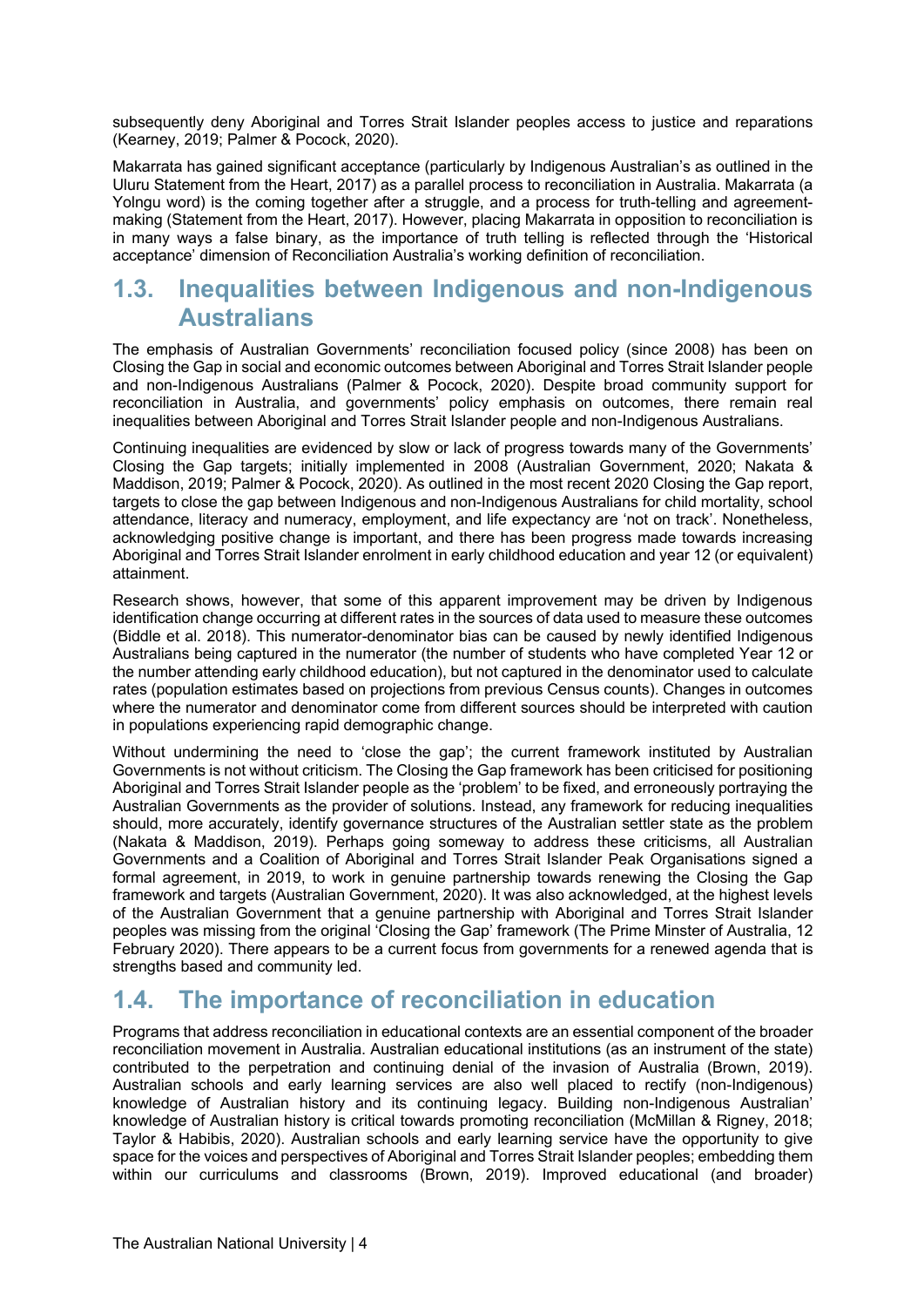opportunities and outcomes for Aboriginal and Torres Strait Islander students, and indeed all Australian students, are a likely outcome. It is further hoped that when these students graduate from our educational institutions, they will take these learnings within them and positively effect change within our broader Australian communities. Narragunnawali: Reconciliation in Education, provides a framework and guidance for school and early learning services to engage meaningfully with reconciliation in Australia.

### **1.5. This paper**

Reconciliation Australia commissioned the Australian National University to undertake the research evaluation of Narragunnawali: Reconciliation in Education. The evaluation commenced in early 2015 and, to date, 13 evaluation reports have been made publicly available (see the evaluation website https://csrm.cass.anu.edu.au/research/projects/evaluation-narragunnawali-reconciliation-schools-andearly-learning).

Phase 1 of the evaluation spanned from early 2015 till December 2017 and focused on important aspects of a program that was in its infancy (Narragunnawali commenced in 2014). Phase 1 primarily focused on assessing program growth, factors predicting school or early learning service engagement with the program, and users' perceptions of Narragunnawali. At Phase 1, anticipated program outcomes were also addressed to some extent. Outcomes of interest at Phase 1 were: understanding of Aboriginal and Torres Strait Islander culture and heritage, pride in shared national identity, trust between Indigenous and non-Indigenous peoples, and prejudice experience by Indigenous students and staff.

One of the principles of the evaluation was a genuine collaboration between the ANU project team and RA. In addition to a collaborative approach, four additional principles were followed as part of the methodology. Specifically, the project aimed to:

- Use a mix of qualitative and quantitative data collection and analytical techniques;
- Provide information to Reconciliation Australia at regular intervals in order to ensure lessons learned can be incorporated as the program is developed;
- Collect information where possible from those who are directly involved in Narragunnawali; and
- Make use of available data where possible and data collected as part of the program.

For Phase 1 of the evaluation, the methodological approach was structured around a set of questions related to why schools are deciding to participate in the program and what the measured effect of that participation is. For Phase 2 of the evaluation, a more expansive set of research questions were used to guide the analysis. These questions were structured around 7 themes or areas:

- 1. Growth, uptake and usage
- 2. Information sharing and within-institution knowledge
- 3. Effectiveness of resources
- 4. Teacher knowledge and confidence<br>5. Community interaction and engagen
- 5. Community interaction and engagement
- 6. Student experience
- 7. Expansion of Narragunnawali

The aim of this paper is to provide a summary from the main findings of Phase 2 of the evaluation. While Phase 2 originally included research from January 2018 to June 2020, the questions were designed to support a longer-term research agenda that aligned with Reconciliation Australia's 2017- 2022 Research Agenda. At the time of writing, Phase 3 of the evaluation had commenced.

The remainder of the paper is structured as follows. In the next section we provide a brief summary of Narragunnawali, as well as a summary of the main findings from Phase 1 of the evaluation. In the Section 3 that follows, we outline the methods used in Phase 2, with Section 4 providing a description of the main findings. In Section 5 we provide a set of concluding comments, structured around Key Program Suggestions from Phase 2; Strategic Direction of the Narragunnawali Program; and Key Recommendations for Phase 3 of the Research Evaluation.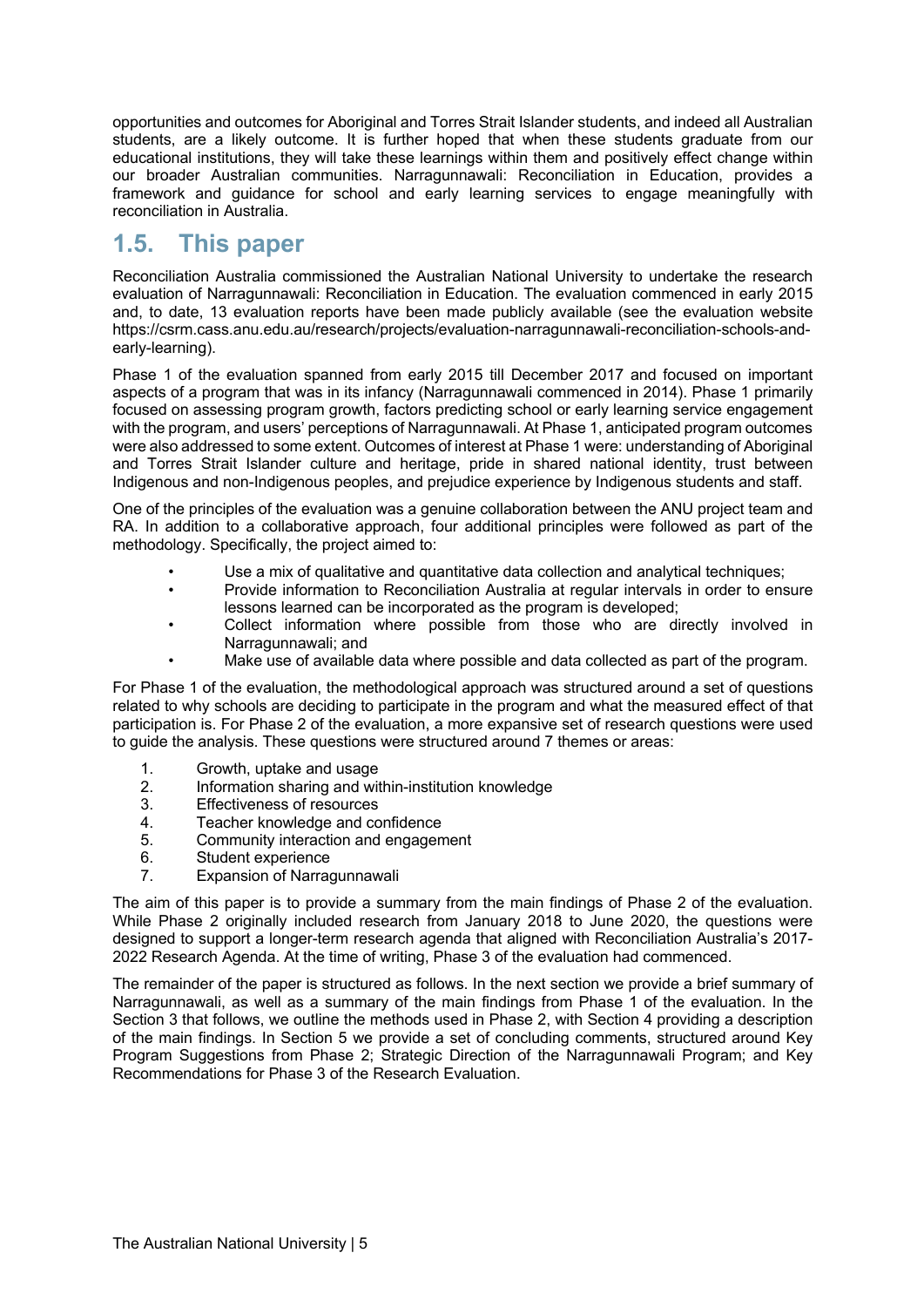## **2. Narragunnawali: Reconciliation in Education**

Narragunnawali: Reconciliation in Education supports schools and early learning services in Australia to foster a high level of knowledge and pride in Aboriginal and Torres Strait Islander histories, cultures and contributions. The Narragunnawali online platform is free to access and provides practical ways to introduce meaningful reconciliation initiatives in the classroom, around the school and with the community. While the platform can be accessed by any interested individual, the platform's main audience is teachers and educators, and provides a framework and aligned resources for driving reconciliation within schools and early learning services. Through the Narragunnawali platform, schools and early learning services can develop a Reconciliation Action Plan (RAP), and teachers and educators can access professional learning and curriculum resources to support the implementation of reconciliation initiatives.

### **2.1. Key steps for developing a Reconciliation Action Plan**

**Working Group**: A RAP Working Group must be established (additional individuals belonging to the school or early learning service's broader RAP Support Network may also be acknowledged; though this is not compulsory).

**Reflection Survey**: Completing the Reflection Survey facilitates a self-assessment as to the current state of reconciliation within the school or early learning service.

**Vision for Reconciliation**: This is an overarching, aspirational statement that publicly articulates what reconciliation means to the school or early learning service.

**RAP Actions**: There are 14 minimally required RAP Actions, which school and early learning services commit to. Though schools and early learning services can choose up to 40 RAP Actions.

**Submit RAP**: Submit via the Narragunnawali platform, to the school Principal or early learning service Director for approval and then onwards to Reconciliation Australia for final review and publication.

**RAP Refresh:** To ensure that RAPs remains a living document, Working Groups recomplete the Reflection Survey and re-submit the RAP for review and republication annually. Schools and early learning services may also choose to update their Vision for Reconciliation statement and Action commitments.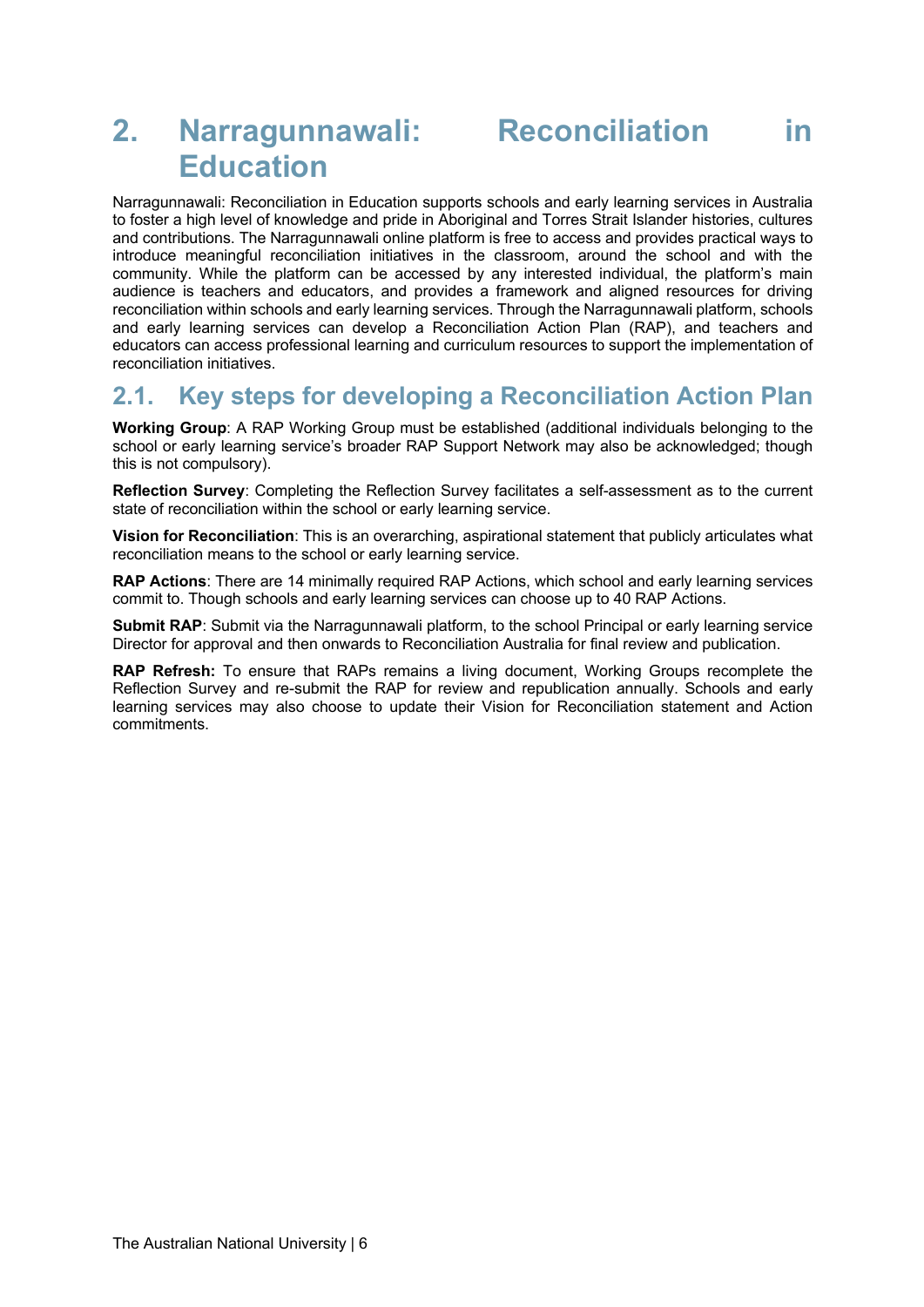| <b>14 Minimally Required RAP Actions</b> |                                                                                                    |                                     |                                                       |  |  |  |
|------------------------------------------|----------------------------------------------------------------------------------------------------|-------------------------------------|-------------------------------------------------------|--|--|--|
|                                          | In the Classroom                                                                                   | <b>Around the School</b>            | <b>With the Community</b>                             |  |  |  |
|                                          | <b>Relationships</b> Aboriginal and Torres Strait<br>Islander<br>People<br>the<br>in.<br>Classroom | Competence<br>Cultural<br>for Staff | <b>Welcome to Country</b>                             |  |  |  |
|                                          |                                                                                                    |                                     | Celebrate National                                    |  |  |  |
|                                          |                                                                                                    |                                     | <b>Reconciliation Week</b>                            |  |  |  |
|                                          |                                                                                                    |                                     | <b>Build Relationships with</b><br>Community          |  |  |  |
| <b>Respect</b>                           | Teach about rRconciliation                                                                         | Acknowledgement of<br>Country       | Aboriginal and Torres<br><b>Strait Islander Flags</b> |  |  |  |
|                                          | Explore Current Affairs and<br><b>Issues</b>                                                       |                                     | Action<br>Take<br>Against<br>Racism                   |  |  |  |
| Opportunities                            | <b>Curriculum Planning</b>                                                                         | Inclusive Policies                  | <b>RAP</b><br>Celebrate<br>Progress                   |  |  |  |
|                                          |                                                                                                    | Staff Engagement with<br><b>RAP</b> |                                                       |  |  |  |

### **2.2. Professional Learning Resources**

Narragunnawali professional learning resources are designed to build staff awareness and understanding of Aboriginal and Torres Strait Islander histories, cultures, and contributions; and to support the implementation of reconciliation initiatives. Each resource is linked to the National Quality Standard (early learning) and the Australian Professional Standards for Teachers (primary and secondary) and is also aligned with one or more Narragunnawali RAP Actions. As part of the Narragunnawali professional learning strategy, individuals can also register for regular live and/or ondemand webinars via the Narragunnawali platform.

### **2.3. Curriculum resources**

The Narragunnawali curriculum resources can be used as a part of implementing RAP Actions, or they can be accessed independently as standalone resources. As well as being aligned to one or more RAP Actions, each resource is aligned to the Early Years Learning Framework and the Australian Curriculum (primary and secondary). The Narragunnawali Platform also includes a suite of subject specific resource guides.

### **2.4. National awards**

The Narragunnawali Awards were first held in 2017, and represent the first national awards program to celebrate reconciliation excellence in the education sector. These biennial Awards are designed to recognise and celebrate educational environments that have demonstrated exceptional commitment to reconciliation in the classroom, around the school and with the community. There are currently two award categories: one for schools, and one for early learning services.

### **2.5. Research Evaluation of Narragunnawali**

Phase 1 findings can be broadly summarised into those generated through analysis of program administrative data, program Reflection Survey data, qualitative interview and Vision Statement data,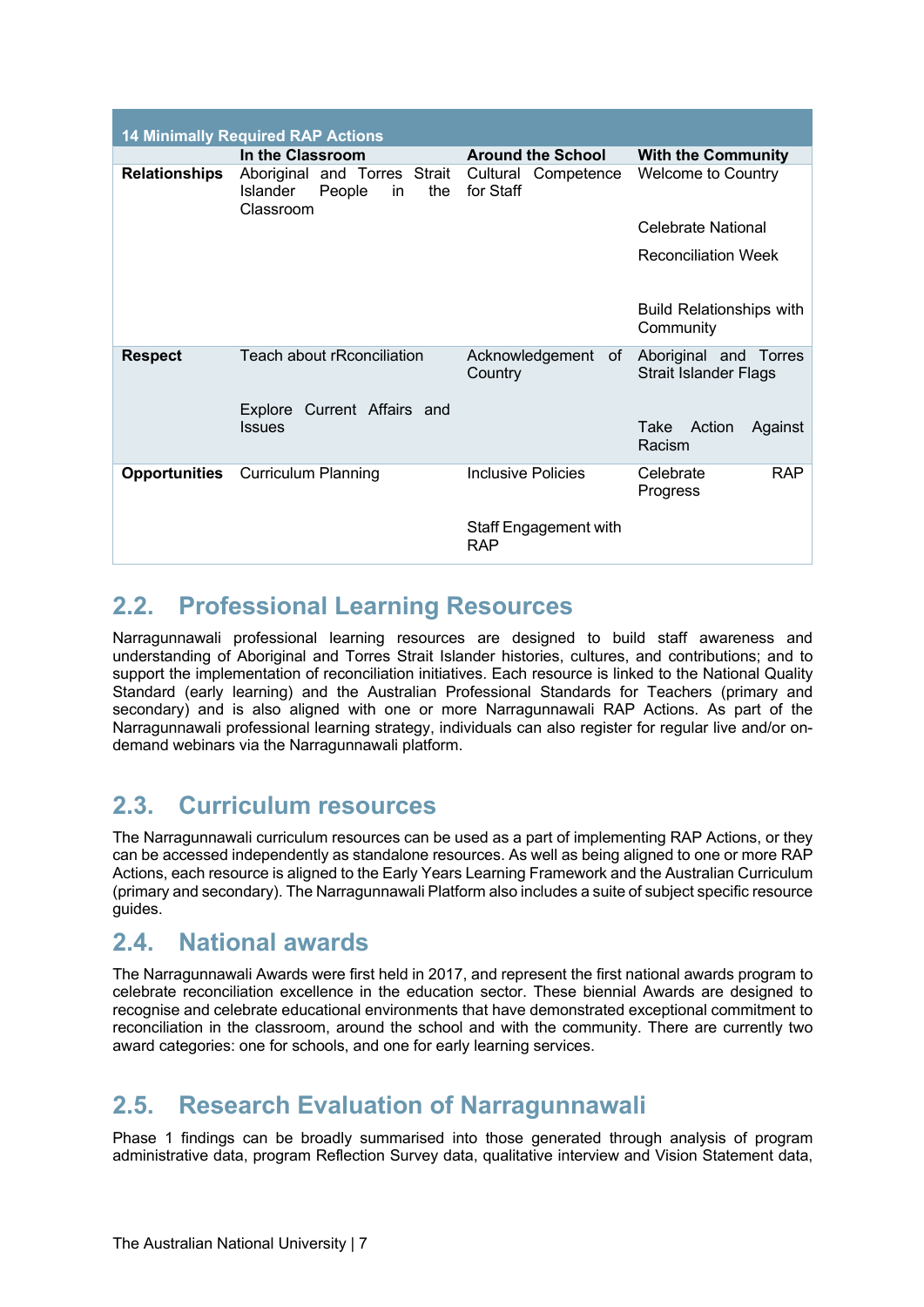and external datasets. What follows is a brief summary of some key Phase 1 findings. Each of the Phase 1 evaluation reports are publicly available on the evaluation website for a full outline of findings.

#### **2.5.1. Program administrative data:**

- § **Significant increase in engagement**: from 357 total RAPs at September 2015 to 1,230 total RAPS at November 2017.
- § **Consistent associations between some demographic factors and engagement** with the Narragunnawali RAP development process. Higher rates of participation among Catholic schools, single sex schools, boarding schools, those in relatively advantaged areas, and schools and early learning services in SA, ACT, and QLD. Lower rates of participation amongst schools for students with additional needs, those in outer regional and remote Australia, and in Western Australia.
- § **Percentage of local community identifying as Indigenous** was positively associated with school or early learning service participation in Narragunnawali between November 2015 and April 2017. From November 2017, however, this difference was no longer significant showing that institutions in areas with relatively low percentages of Indigenous Australians had 'caught up' in terms of participation with institutions in areas with higher percentages of Indigenous Australians.

#### **2.5.2. Program Reflection Survey data**

- § Schools and early learning services that completed the Reflection Survey in 2016 and again in 2017 showed **increased engagement with reconciliation initiatives** that Narragunnawali is designed to support. Examples include increased reconciliation relevant discussion at staff meetings; increased participation in National Reconciliation Week, and increased consultation with Aboriginal and Torres Strait Islander advisory groups.
- § Considerable levels of **uncertainty about what RAP Action activities were happening** within their school or early learning service (particularly for in the classroom RAP actions.)
- § Appears that **different aspects of reconciliation are mutually supportive**. For example, teacher and educator self-assessed knowledge about Aboriginal and Torres Strait Islander histories and cultures was positively related to the frequency of involvement in activities with local Aboriginal and Torres Strait Islander community.

#### **2.5.3. Qualitative interview and Vision Statement data**

- § Interviewees reported that the **program provided a framework and the impetus to actively progress and sustain reconciliation activities** within their school or early learning service.
- § Interviewees also **identified a number of perceived barriers to engagement with Narragunnawali**, the most common of which were: no knowledge of whether Aboriginal or Torres Strait Islander students attended their school of early learning service; gaining and maintaining staff 'buy in'; not knowing how they can respectfully embed Aboriginal and Torres Strait Islander cultures and histories throughout the curriculum; and time constraints.
- § **Vision for Reconciliation statements indicated a strong commitment and confidence** in the ability of the school or early learning service to achieve its aims. Themes frequently occurring included: respect and recognition; partnerships and relationships; and learning about Aboriginal and Torres Strait Islander histories and cultures.

#### **2.5.4. External datasets**

- § Cross sectional analysis teacher responses to the 2015 Release 8.0 Longitudinal Study of Indigenous Children suggested that there may be some modest **positive associations between schools with (or developing) a RAP and teacher engagement with Indigenous Communities.** . For example, at schools that have (or are developing) a RAP, teachers were more likely to '…have participated in Indigenous community events in the community where I teach'.
- § Analysis of the same LSIC data suggested some **positive relationship between schools with (or developing) a RAP and the school's engagement with Indigenous Education practices.** For example, schools that have (or are developing) a RAP were more likely encourage the use of Indigenous languages in classrooms.
- § Descriptive analysis of the same data showed that, in 2015, **57.6% of teachers sampled did not know whether their schools had a RAP**.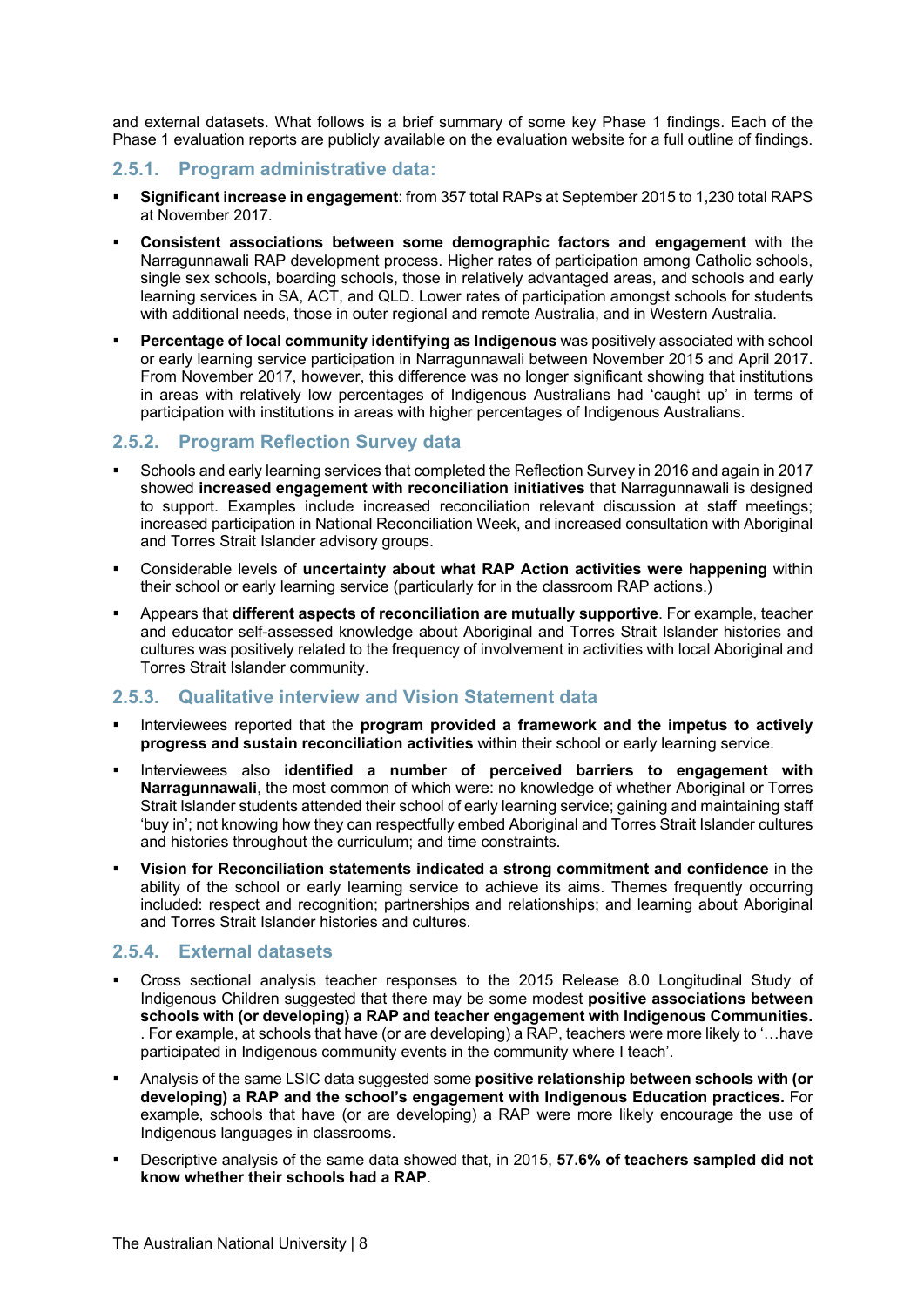§ Analysing student responses to the 2015 Release 8.0 LSIC found, **no differences were found for Aboriginal and Torres Strait Islander student reported experiences of school as a safe and supportive environment outcomes** (between schools with and without a RAP).

### **2.6. Strategy and Sustainability Study: Social Ventures Australia**

Findings across both Phases of the Narragunnawali Evaluation (as available at the time) also fed into a Mid-Term Review and a subsequent Strategy and Sustainability Study, completed by Social Ventures Australia (SVA) in October 2019 and February 2020 respectively. The Mid-Term Review shared nine high level conclusions:

- 1. Narragunnawali is well supported and it fills a recognised gap, with the resources and professional learning supports provided by Narragunnawali highly valued and consistently reported as a strength. However, accessing and effectively engaging with the resources remains a challenge for many teachers and educators due to time constraints and aspects of the platform's design features and search functions.
- 2. Narragunnawali has a strong ethos of learning and evaluation, and is considered to be receptive and responsive to feedback from its users.
- 3. The sustainability of the program beyond its current funding agreement is a significant challenge.
- 4. While the current team structure has served the program well, it could be reviewed in light of considerable growth and shifting focus of the platform, including a review of the structure, the way it sits within the organisation, and the emphasis on types of skills within the team to provide tailored and specialised support.
- 5. Many of the challenges faced by Narragunnawali including communications, community engagement, stakeholder management, and effective RAP implementation support are intertwined with the operations of Reconciliation Australia more broadly, and there are opportunities to improve collaboration and learning between the different teams (Narragunnawali; workplace RAPs; Policy, Research and Governance Awards (PRaGA); and Communications).
- 6. Narragunnawali has consistently achieved and exceeded the KPIs identified through the funding agreement with BHP Foundation. Given the success of the program growth to date, there may be opportunity to review the KPIs moving forward.
- 7. Narragunnawali has demonstrated strong growth, however this growth is not universal, with some regions and types of educational institutions more likely to engage than others. Furthermore, there is a relatively small number of schools and early learning services which have published a RAP, and data on who engages with the platform, when, and for what purpose is unavailable due to current data collection limitations in the platform design.
- 8. The structured approach provided by Narragunnawali to charting and implementing reconciliation in education is highly valued, and there is growing enthusiasm and respect for reconciliation among teachers and students. There are also early signs of positive impact on teachers, students, and families to learn and connect with Aboriginal and Torres Strait Islander histories, cultures, and contributions.
- 9. Narragunnawali targets schools and early learning services at particular stages of their reconciliation journey, however this may not be sufficient to achieve the outcomes the program seeks to achieve:
	- a. An initial interest in and base understanding of reconciliation is perceived to be required to effectively engage with the platform initially, which is a barrier for many people.
	- b. As teachers and educators move through their reconciliation journey, they are seeking support to connect more deeply with Aboriginal and Torres Strait Islander communities and many face significant barriers to do so effectively.

The Strategy and Sustainability Study then identified three Strategic Priorities and nine Enabling Initiatives to support the achievement of the Narragunnawali program's vision and goals into the future  $(2020 - 2024)$ :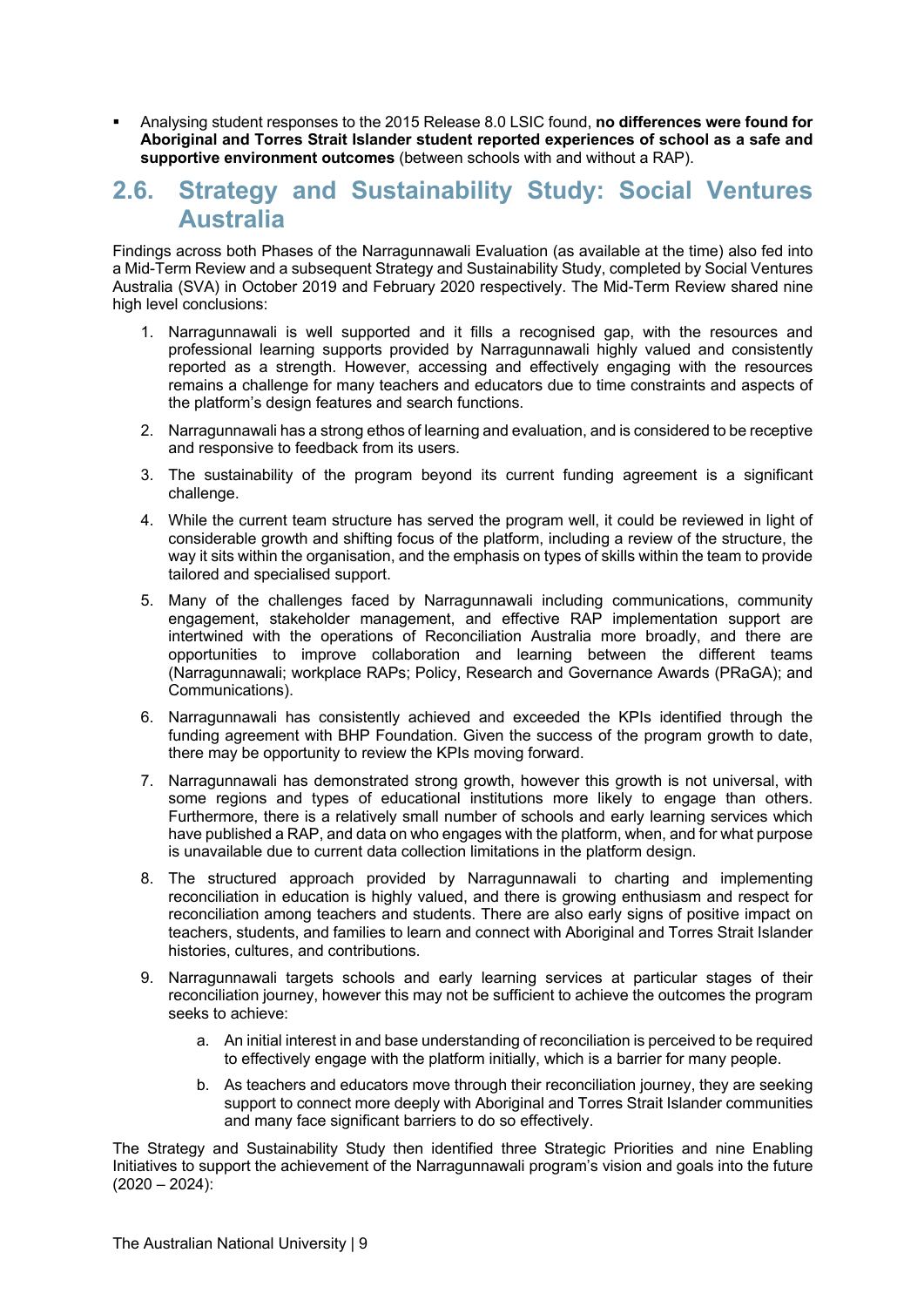#### Program vision: All Australian schools and early learning services foster a high level of knowledge and pride in Aboriginal and Torres Strait Islander histories, cultures and contributions

| Goal 1: Teachers and educators are able to promote reconciliation in<br>the classroom                  | Goal 3: Schools and early learning services are able to effectively<br>engage with local communities and organisations around<br>reconciliation |  |  |  |
|--------------------------------------------------------------------------------------------------------|-------------------------------------------------------------------------------------------------------------------------------------------------|--|--|--|
| Goal 2: Schools and early learning services are able to promote<br>reconciliation within their grounds | Goal 4: Government and sectoral policy supports educators and<br>education institutions to actively engage with reconciliation                  |  |  |  |

Strategic Priority 1: Maintain core activities to scale user engagement with the Narragunnawali platform and program

Strategic Priority 2: Pilot new user experience models to deepen educator and teacher engagement with reconciliation

Strategic Priority 3: Develop strategic partnerships and advisory support to strengthen reconciliation focus within education ecosystem across Australia, including with Aboriginal and Torres Strait Islander communities and organisations

Enabling Initiative 1: Pursue active stakeholder engagement and communications program of work

Enabling Initiative 2: Pursue targeted education research and seek opportunities to work with PRaGA to influence decision makers to support systemic change in education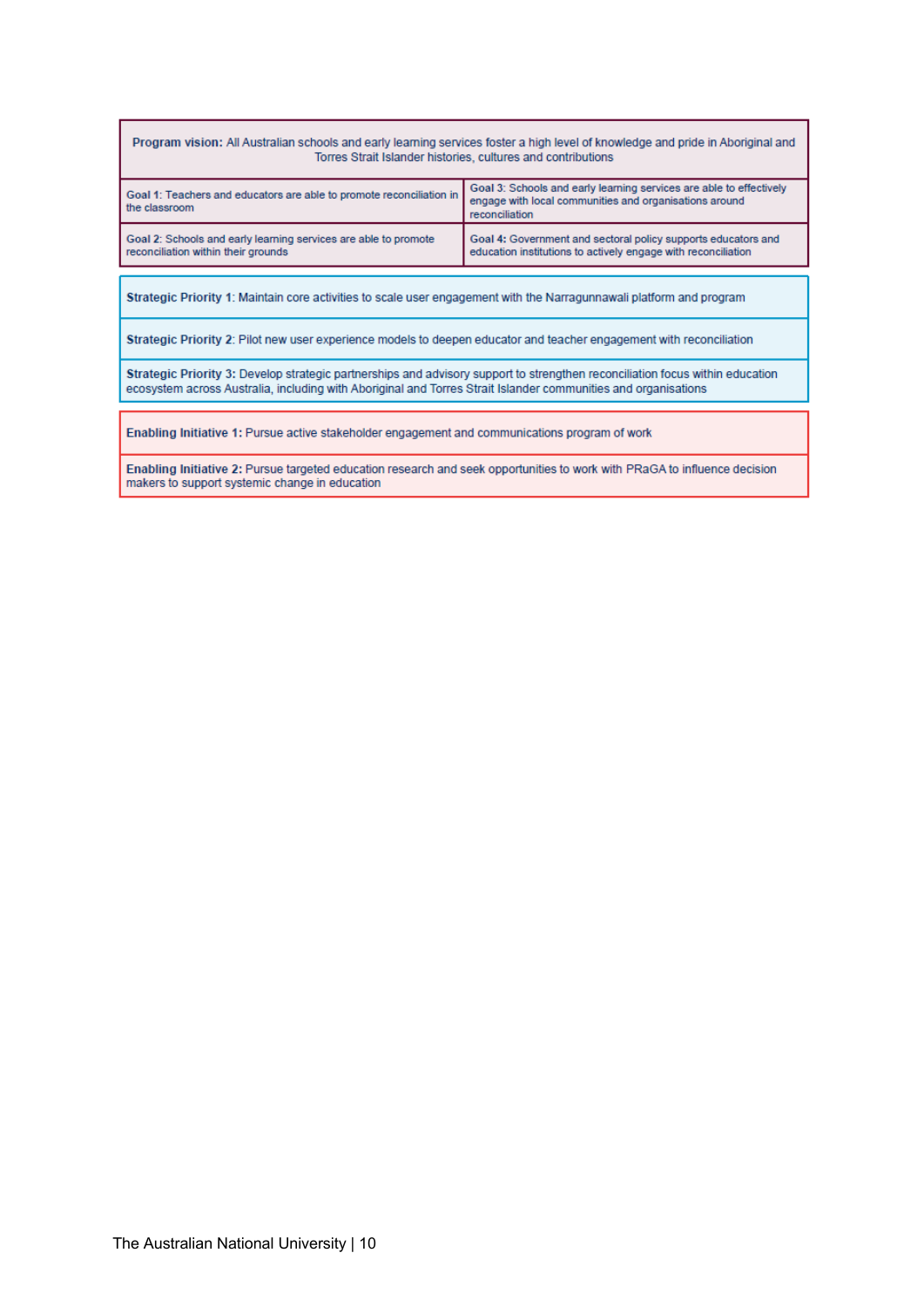## **3. Phase 2 Research Methods**

As for Phase 1, Phase 2 utilized a mixed methods approach for the research evaluation of Narragunnawali. Phase 1 findings informed development of the Phase 2 Evaluation Framework (Biddle, 2017). The Phase 2 Evaluation Framework organises research questions against seven key themes: 1. growth, uptake and usage; 2. information sharing and within-institution knowledge; 3. effectiveness of resources; 4. teacher knowledge and confidence; 5. community interaction and engagement; 6. student experience; and 7. expansion of Narragunnawali. To contain costs, existing data (administrative program data and external data sets) where possible within the evaluation methodology.

What follows is a brief description of the research methods associated with each evaluation progress report. Full methods descriptions are available within each of the Phase 2 evaluation reports publicly available on the evaluation website.

#### **Narragunnawali Research Report 9: The Importance of Reconciliation in Education**

Utilized an external dataset, the Longitudinal Study of Indigenous Children, to undertake quantitative descriptive and regression analyses, building on a thorough literature review of available resources. Investigated the possible relationship between experiences of discrimination and educational outcomes for Aboriginal and Torres Strait Islander children.

#### **Narragunnawali Research Report 10: Revisiting Visions for Reconciliation - May 2019**

§ Used program administrative data and external census data, and preformed regression analyses, to explore associations between school/early learning service/local community factors and the successful drafting/publishing of Visions for Reconciliation Statements. Then applied cosine similarity analysis to the full text of school/early learning service Visions Statements (program data) to examine how closely aligned Vision Statements are with the five dimensions of Reconciliation Australia's working definition for reconciliation.

#### **Narragunnawali Research Report 11: Hearing from Schools and Early Learning Services - August 2019**

Facilitated online discussion boards and in-depth interview data with school and early learning service Working Group members (primary qualitative data). Undertook thematic content analysis of resulting data to facilitate understanding of participants experiences of Narragunnawali (as relevant to the Phase 2 Evaluation Framework). Integrated descriptive quantitative findings of school/early learning service Reflection Survey data (program data).

#### **Narragunnawali Research Report 12: Ongoing Engagement with Narragunnawali - May 2020**

- Used program administrative data (school/early learning service RAP status) and external datasets (census and registers of all Australian schools/early learning services). Preformed descriptive and regression analyses, to explore program uptake and any associations between school/early learning service/local community factors and the likelihood of 1) initially engaging with RAP development and 2) progressing past RAP draft status (towards publication).
- Used descriptive quantitative analysis to explore the feasibility and utility of Google Analytics (program administrative data) as an informative data source for the ongoing evaluation of Narragunnawali.

#### **Narragunnawali Research Report #13**

- Utilised data from the August 2019 ANUpoll on views towards discrimination of Aboriginal and Torres Strait Islander Australians.
- Undertook qualitative in-depth interviews with RAP Working Group members (primary data). Conducted thematic content analysis on resulting data, using primarily a priori themes of the Phase 2 Evaluation Framework. Findings focus on Working Group members' perceptions of both student experiences and parent/carer/community engagement with the program.
- The COVID-19 pandemic disrupted the original methodology and data collection plan. Data collection was planned with parents and carers, to be undertaken using a combination of a probability based online survey panel (Life in Australia TM) and a non-probability survey panel. However, it was not possible to undertake this data collection during COVID-19, and it is unlikely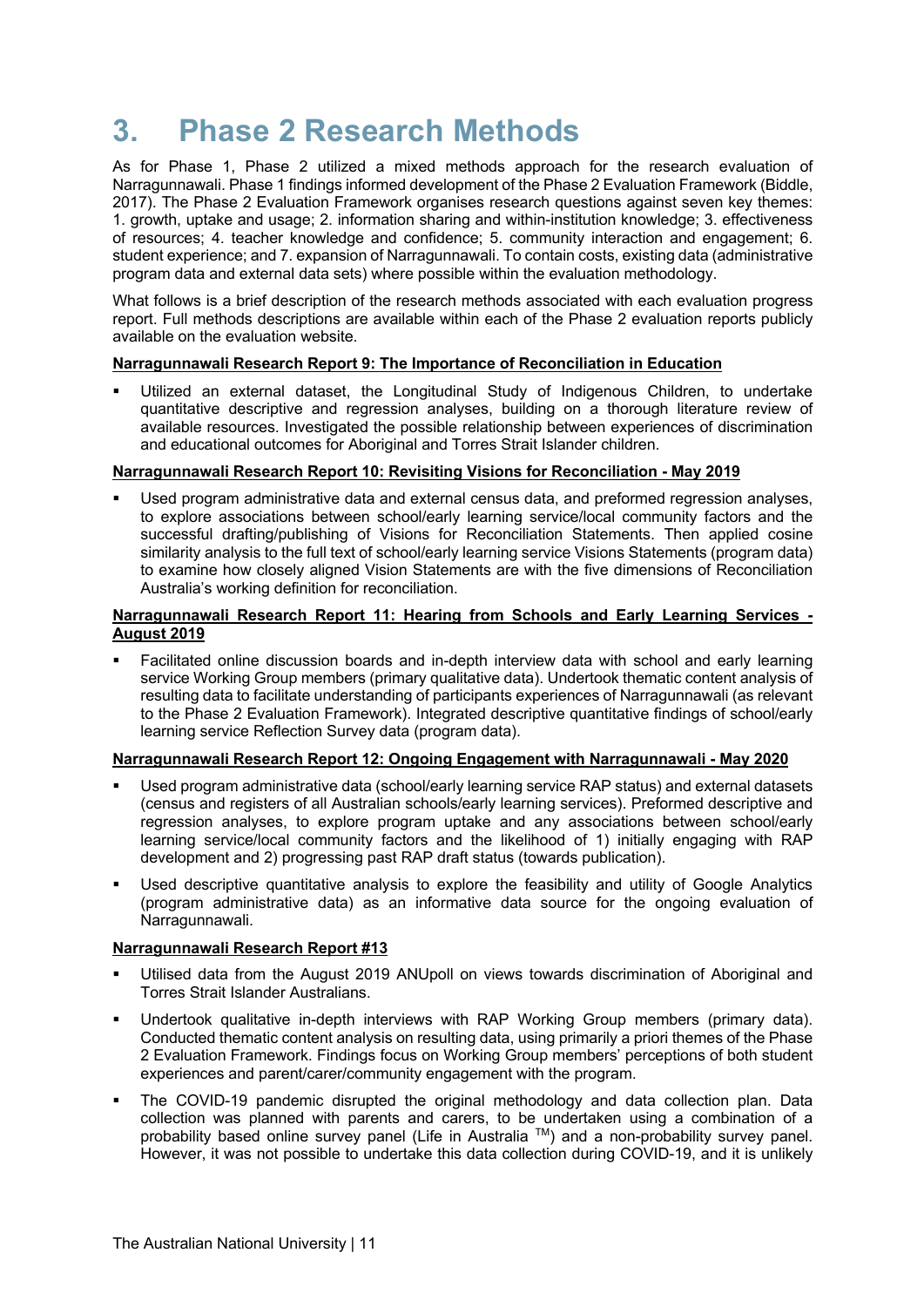that participant responses would have been generalisable to other time periods. It is anticipated that this component of the initial research design will completed when circumstances permit.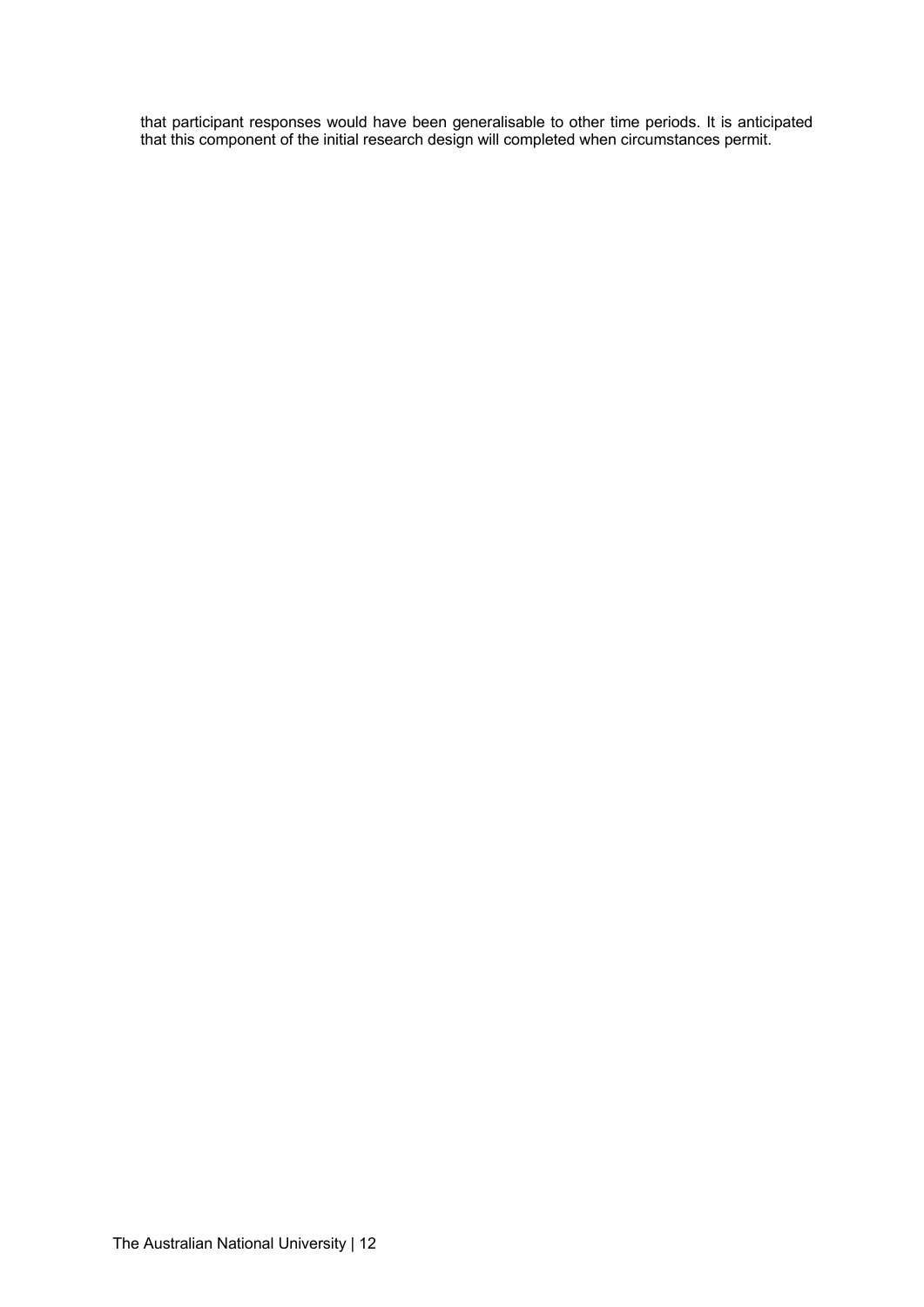## **4. Broad Phase 2 Findings: 2018-2020**

Broad Phase 2 evaluation findings are presented against each of the broad Phase 2 Evaluation Framework Themes.

### **4.1. Growth, Uptake, and Usage**

- The number of schools and early learning services engaged with Narragunnawali, and the number of individuals visiting the Narragunnawali online platform continues to increase.
	- o By 1 September 2020, 6166 RAPs had been initiated on the Narragunnawali platform. Of those, 1105 RAPS were publicly published, 4932 had draft status, 65 submitted status, and 64 pending status.1
- Especially since 2017, there has been an increase in the volume of traffic to the online Narragunnawali platform. *(report 12)*
- The proportion of visitors to the platform each month that undertake only single page sessions appears to have increased between January 2018 and February 2020. Similarly, the overall proportion of single page sessions each month appear to have increased over time (at least from mid-2017). However, web analytics for Narragunnawali (as currently configured) is not able to accurately measure depth of engagement with single pages. (report 12)
- Tentatively, for the 2018 and 2019 calendar years the clear majority of unique visitors appeared to visit the platform just once. (report 12)
- Early indications suggest that the unprecedented disruption to Australian schools and early learning services, caused by the COVID-19 global pandemic and the 2019-2020 Australian bushfire season, have not adversely impacted absolute traffic volumes to the Narragunnawali web platform. *(report 12)*

#### **Factors Effecting Participation (maps to1c, 1f,)**

- There has been schools and early learning services with published and draft RAPs representing each Australian state and territory. However, not all states and territories have been equally represented. Most recently, those in South Australia, the Australian Capital Territory, and Queensland tend to have higher rates of engagement, with those in Victoria and Western Australia having relatively lower rates. New Wales, Tasmania and Northern Territory institutions fall somewhere in between (last updated April 2020). *(report 10 and 12)*
- Childcare centres have been both more likely (when compared to primary schools) to initially engage with the RAP development process and more likely to continue towards publication status *(report 10 and report 12)*
- Secondary and combined schools have been more likely, than primary schools, to initially engage with RAP development. However, they were not more likely to progress towards publication. *(report 10 and report 12)*
- As of 30 April 2020 no remote schools nor special schools had RAP progressed past draft status. (*report 12)*
- Schools and early learning services located in major cities have been more likely to engage with RAPs (either to draft or published stage) compared to those in regional or remote areas. It appears that this gap has widened over the life of the program. (*report 12)*
- Schools and early learning services located in more socio-economically advantaged areas have been increasingly more likely to engage with the RAPs (either to draft or published stage). The

<sup>&</sup>lt;sup>1</sup> In this context:

<sup>\*</sup>Draft – the RAP is being developed for the first time, or is being refreshed

<sup>\*</sup>Submitted – the RAP has been submitted to the Principal/Director for approval

<sup>\*</sup>Pending – the RAP has been approved by the Principal/Director and is awaiting review/publication by Reconciliation Australia

<sup>\*</sup>Public – the RAP has been published by Reconciliation Australia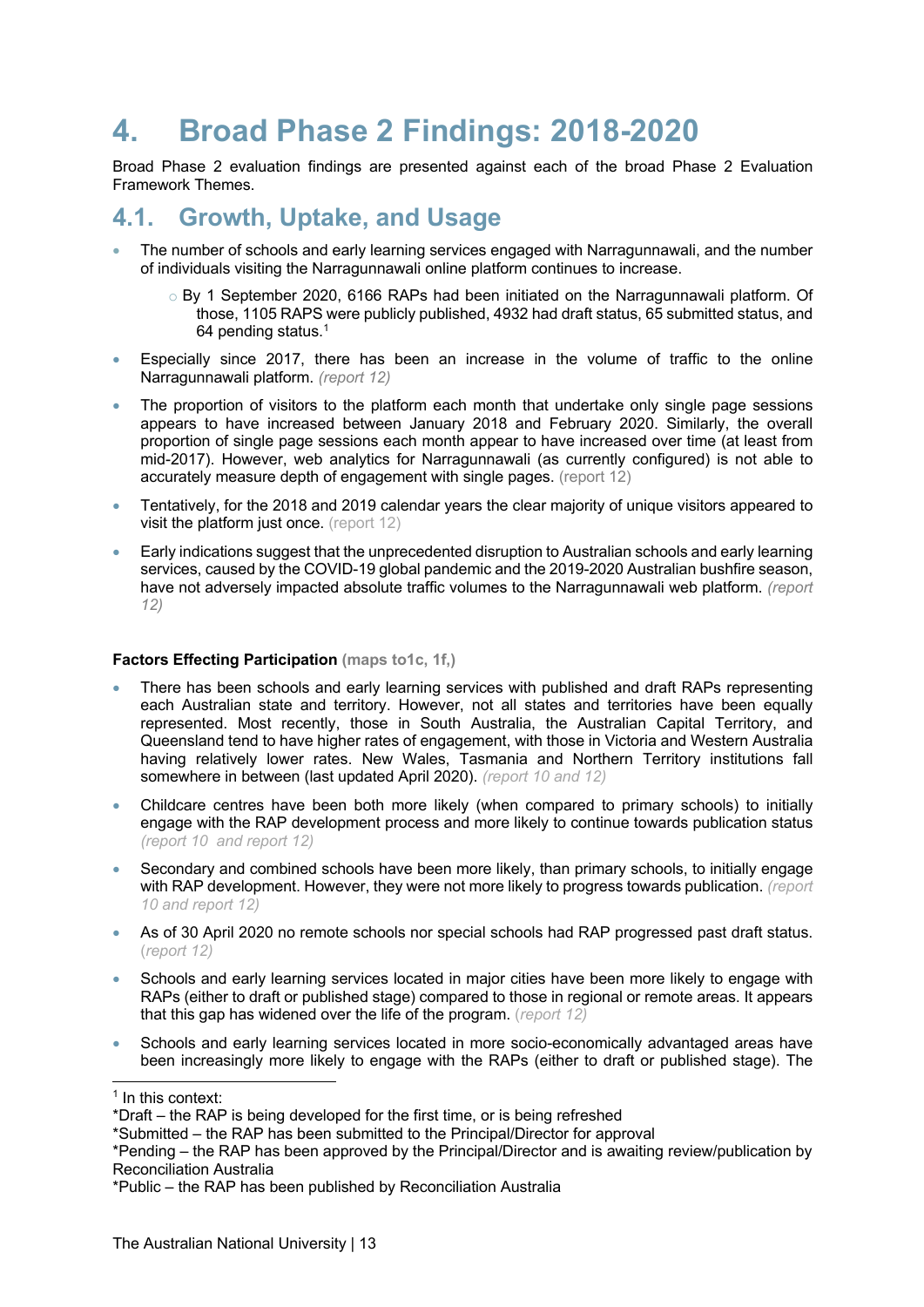absolute strength of this relationship is very small. Nonetheless, it doubled between September 2017 and April 2020, and quadrupled between November 2015 and April 2020. *(Report 12).*

• At interview participants reported that a motivating factor for engagement with the program was the presence of Aboriginal and Torres Strait Islander students within their school or early learning service community. (report 11) However, our analysis of the program administrative data tell a somewhat different story. Between November 2015 and April 2017, the percentage of Indigenous Identifying people in the community that the school or early learning service was located, was positively associated with Narragunnawali RAP participation. However, at November 2017, this finding was no longer significant and it remains non-significant at each of the more recent data time points up to April 2020. (report 12)

#### **Motivations for Participation**

- Narragunnawali is perceived to be a high-quality program that provides a clear framework to guide progress towards reconciliation within a school or early learning service. (report 11, wave 4)
- Schools and early learning services want to be part of reconciliation in Australia as a culture change movement and the see engagement with Narragunnawali as a way of doing this. (wave 4)
- School and early learning services are motivated to make a positive impact on the next generation, and they see engagement with Narragunnawali as a way to do this. (wave 4)

#### **Challenges to Ongoing Participation**

- Time and funding (or resource availability) were the primary perceived barriers to uptake and continued engagement with school or early learning service based reconciliation initiatives. (report 11, wave 4)
- Difficulties encouraging other staff members to take on responsibility for aspects of the RAP. Changes to staff roles or staff leaving the workplace, and support from the executive leadership team were also identified as impacting the progress of RAP implementation. (wave 4, and report 11)
- The level of priority the RAP is afforded within individual schools or early learning services was identified as impacting whether a RAP is continued, as well as the depth of engagement with RAP Actions. (wave 4)

#### **Experience of the RAP Development and Refresh process**

- **The Working Group**: Participants described a range in the size and compositing of RAP Working Groups, from two people to approximately 20 people; a couple of groups included student members. (wave 4, report 11)
- **The Reflection Survey**: Overall, most participants reported that the Reflection Survey was accessible and beneficial to complete. (wave 4, Report 11)
- **The Vision for Reconciliation**: Significant thought and effort is expended in composing the Vision for reconciliation in the first instance. Over time, school or early learning services generally to not changed (or had made minimal changes) to their original Vision for Reconciliation. (wave 4, report 11)
- **The RAP Actions:** Most participants reported that the 14 minimally required Actions provide a strong framework and could be realistically addressed (to varying degrees) within their school or early learning service RAP. (wave 4 and report 11)
	- o RAP Actions activities related to the 'Around the School' component of the Narragunnawali RAP framework are typically reported as being more easily and successfully implemented. (wave 4 and report 11)
	- The 'Teach about Reconciliation' and 'Curriculum Planning' RAP Actions related to the 'In the Classroom' domain were often identified as more challenging to implement. (Report 11 and wave 4).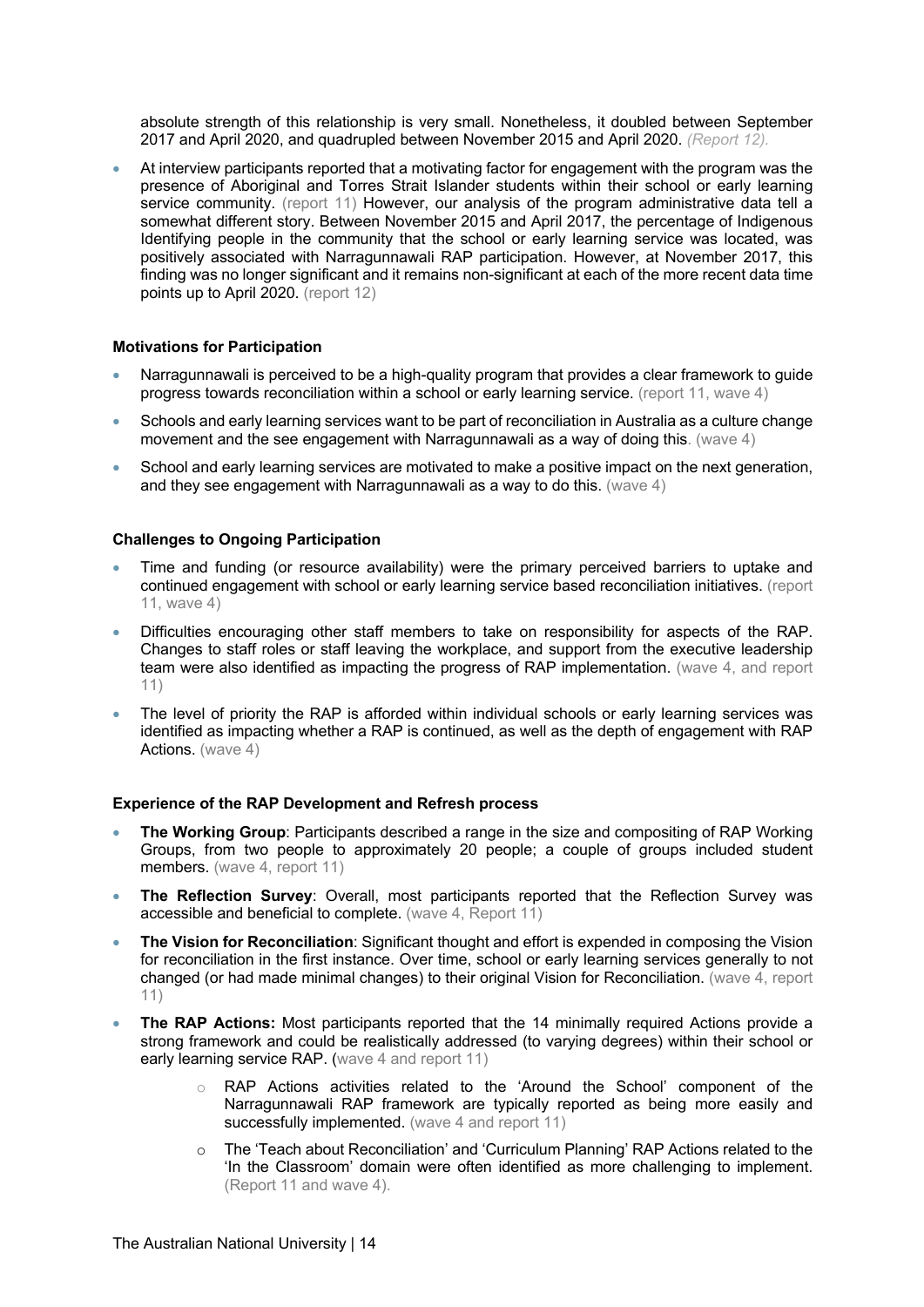o Early learning services, in particular, identified the RAP Actions 'Explore Current Affairs and Issues' and 'Take Action Against Racism' as being particularly difficult to implement within their education settings. (Report 11 and wave 4)

#### **The RAP Refresh**

- Participants who had already undertaken a Refresh had a high level of awareness and understanding of the steps involved. Most described the Refresh process as easy or becoming easier with each time they completed it. (Report 11 and wave 4)
- Those who had not yet completed a RAP Refresh were often unclear about the process.
- Some participants felt strongly that 12 months was too short of a period in between required RAP Refreshes. (Report 11 and wave 4)

#### **The Narragunnawali Awards**

- Awareness of the Awards, among interview participants, increased greatly over the period of Phase 2 of the evaluation (report 11 wave 4).
- The Awards were described as a source inspiration and motivation for continued improvement (report 11 wave 4).
- Most interview participants that had nominated for the Awards, felt that more feedback would help them understand what exceptional reconciliation in education looks like and how their school or early learning service could make improvements. (wave 4)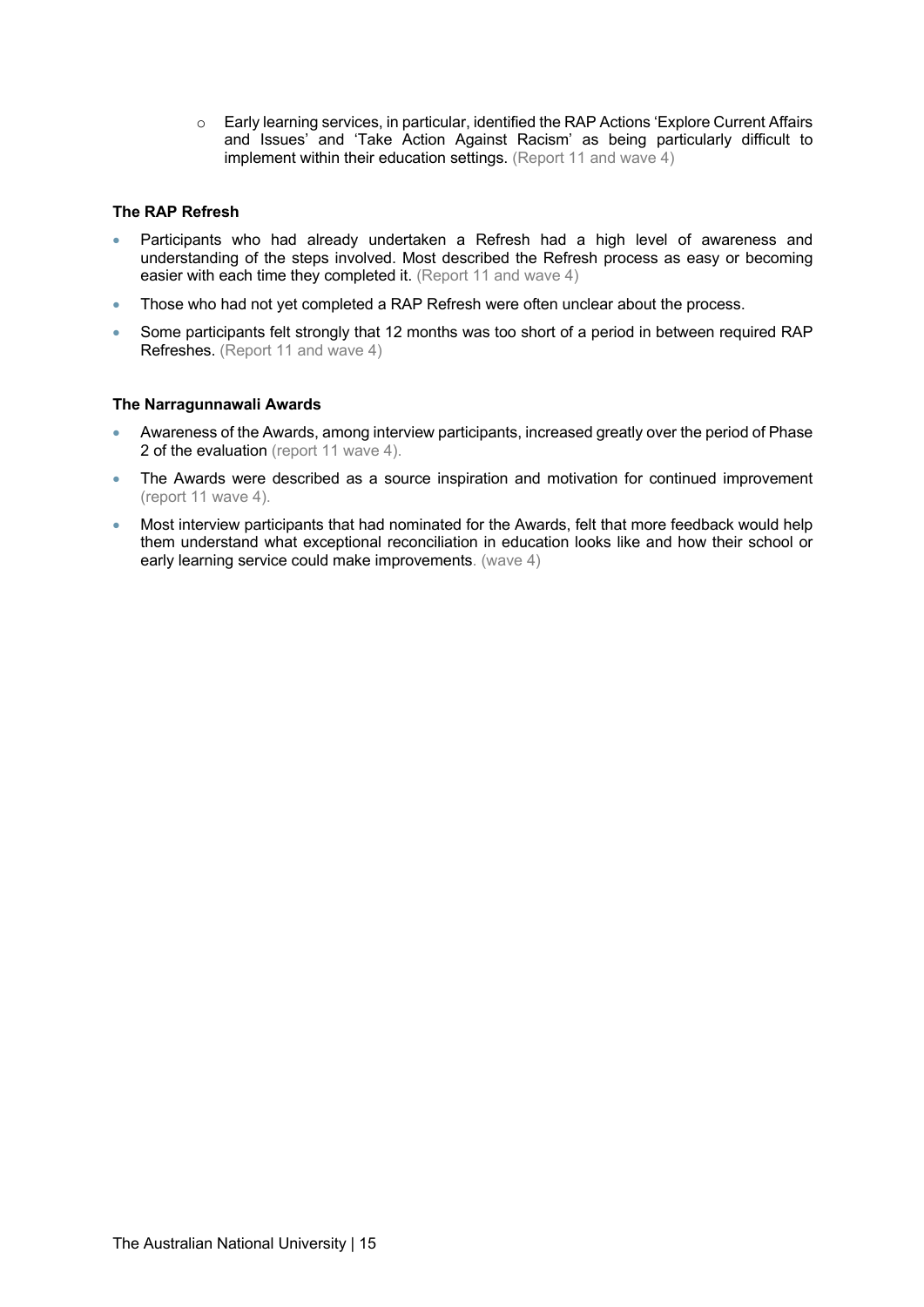### **4.2. Information sharing and within-institution knowledge**

- Overall, the Narragunnawali platform appears to facilitate information sharing and improve within institution knowledge relating to reconciliation.
	- o The Narragunnawali RAP framework more generally, as well as the specific processes of establishing and renewing RAP Working Groups, and the sharing of Vision for Reconciliation statements are some aspects of the program that may be supportive of this. (report 11)
	- $\circ$  There appeared to be some decline (between Phase 1 and Phase 2) in the proportion of respondents unsure as to what reconciliation activities are being undertaken within their school or early learning service. Nonetheless (at Phase 2) there remained relatively high levels of uncertainty for some reconciliation activities (including whether schools of early learning services have an anti-racism strategy, an Aboriginal and Torres Strait Islander employment strategy, or a budget with specific provision for reconciliation initiatives). This suggests that there is still significant work to be done in the sharing of within-institutional knowledge about reconciliation activities. (report 11)
- Participants were able to describe the mechanisms used to share information about Narragunnawali and reconciliation activities with students and parents/carers.
	- o The most commonly identified modes of sharing information with parents/carers were: regular newsletters or e-news, email or paper letter on an ad hoc basis, and via the school/early learning service's Learning Management System.
	- $\circ$  The most commonly identified modes of sharing information with students were: physical posters or displays, assemblies or regular school wide announcements, and newsletters and e-news.
- Participants generally seemed not to have actively designed communications to connect with the broader community. Instead, some of the communication strategies targeting parents and carers, could indecently also be accessed by members of the broader community (example: e-news or newsletter via school or early learning service website). However, all qualitative participants were able to describe the ways in which their school or early learning service had contacted and shared information specifically with Aboriginal and Torres Strait Islanders people and communities. (report 13, wave 4)
- School and early learning service Visions for Reconciliation is a public sharing of what reconciliation means to the individual school or early learning service. Schools and early learning services' Vision Statements has the highest degree of similarity with Equality and Equity dimension of Reconciliation Australia's working definition of reconciliation. The Vision Statements had the lowest similarity with the Historical Acceptance dimension. Similarity with the Race Relations, Institutional Integrity and unity fell somewhere in between. Vision for Reconciliation statements that have been reviewed and published by Reconciliation Australia are much more closely aligned with the Dimensions of Reconciliation (compared to those with draft or submitted status). (report 10)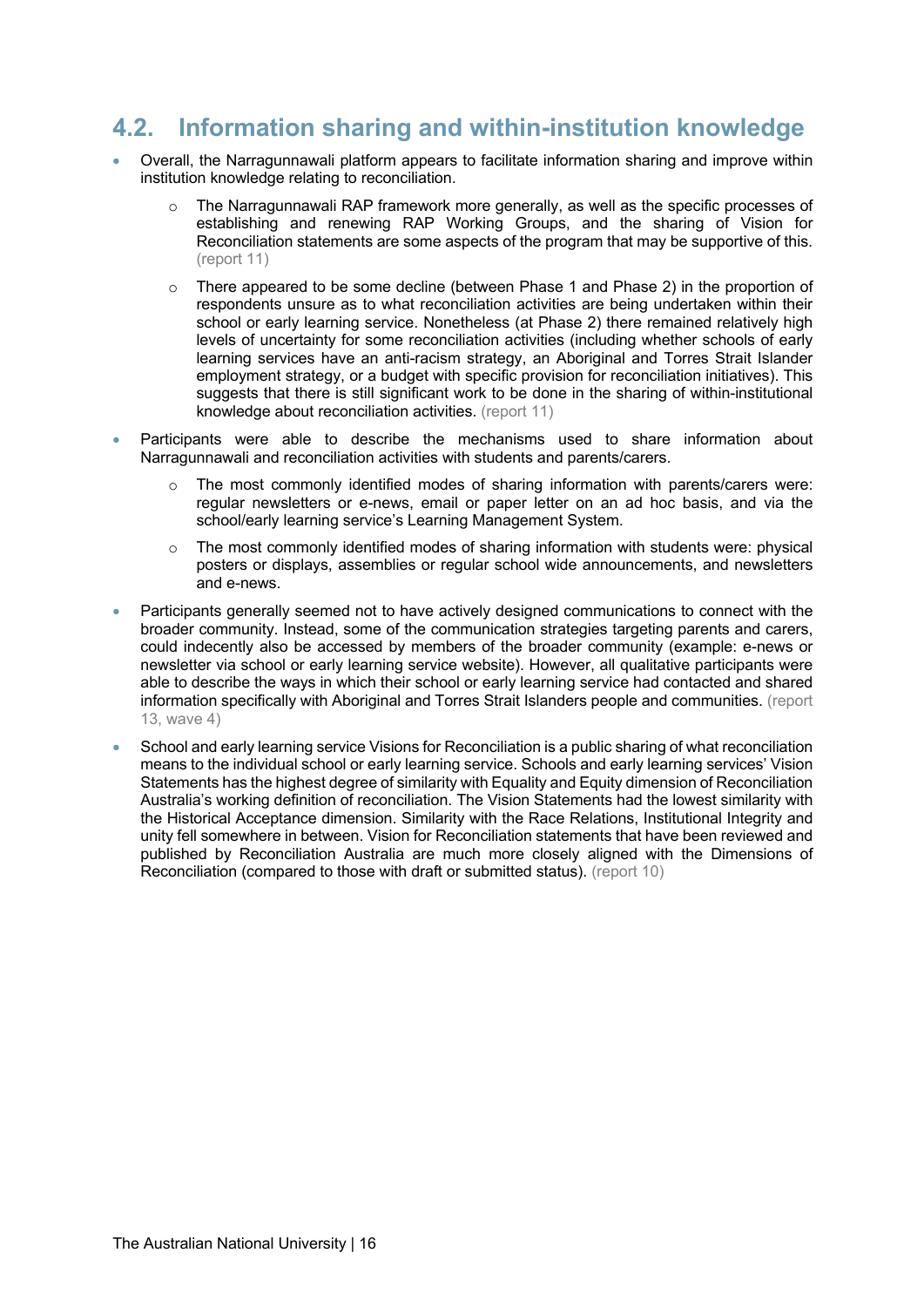### **4.3. Effectiveness of Resources**

- Participants reported that school and early learning service staff were encouraged to use the Narragunnawali professional learning and curriculum resources and there was a general positive consensus regarding the quality of these resources (and the platform as a whole). (report 11, wave 4)
- Most participants were able to describe how they had personally used the Narragunnawali professional learning and curriculum resources. However, many reported that, in practice, they did not frequently access the resources available. They found it difficult to make time to fully utilise these resources alongside other their competing demands and also cited competition from alternative platforms with similar resources. (report 11, wave 4)
- Those participants who did actively engage with the curriculum resources were positive about having a specific resource pool that could be mapped back to their individual RAP Actions. (Report 11, Wave 4)
- Over all, professional learning resources appear to be accessed less frequently than both the curriculum resources and RAP pages. For most months of the year, RAP pages appear to be used more frequently than curriculum resource pages. However, this difference is reduced and then eliminated for a period of time roughly in line with National Reconciliation Week each year. (report 12)
- A number of participants felt there were not enough curriculum resources targeted towards younger students. This was largely related to RAP Actions 'Take Action against Racism' and 'Explore Current Affairs and Issues'. (report 11)
- There was some interest in more locally specific resources which may help schools and early learning services to better tailor their RAP to reflect local needs, histories, and cultures. (report 11)

### **4.4. Teacher knowledge and confidence**

#### **Teacher Engagement**

- Participants observing mixed breadth and depth of teacher engagement with Narragunnawali and reconciliation in their educational contexts. (report 11 and wave 4)
	- $\circ$  Some participants reported that they would like more teachers to engage with the program, and for that engagement to be more active in nature. (wave 4)
	- o Support from school or early learning leadership was described, by some participants, as important to encouraging staff engagement with the program. (wave 4)

#### **Teacher Knowledge**

- There was general agreement that school or early learning service's engagement with Narragunnawali had increased staff knowledge of reconciliation. Though there was also an acknowledgement that continuing to increase teacher knowledge remained an area with room for growth. (report 11 and wave 4)
	- o Staff professional development, particularly cultural competency training, was viewed by many participants as a key part in improving teachers' knowledge of reconciliation, and changing teacher attitudes. (wave 4)
	- $\circ$  An unhelpful attitude identified by some participants was teachers believing that because their school or early learning service does not have a high percentage identified Aboriginal or Torres Strait Islander students in attendance, reconciliation initiative are not applicable or relevant to them. (wave 4)
	- $\circ$  A couple of participants described how broader (unhelpful) sentiment within the community, filtered into staff attitudes around engaging with reconciliation activities while at work. (wave 4 and report 11)

#### **Teacher Confidence**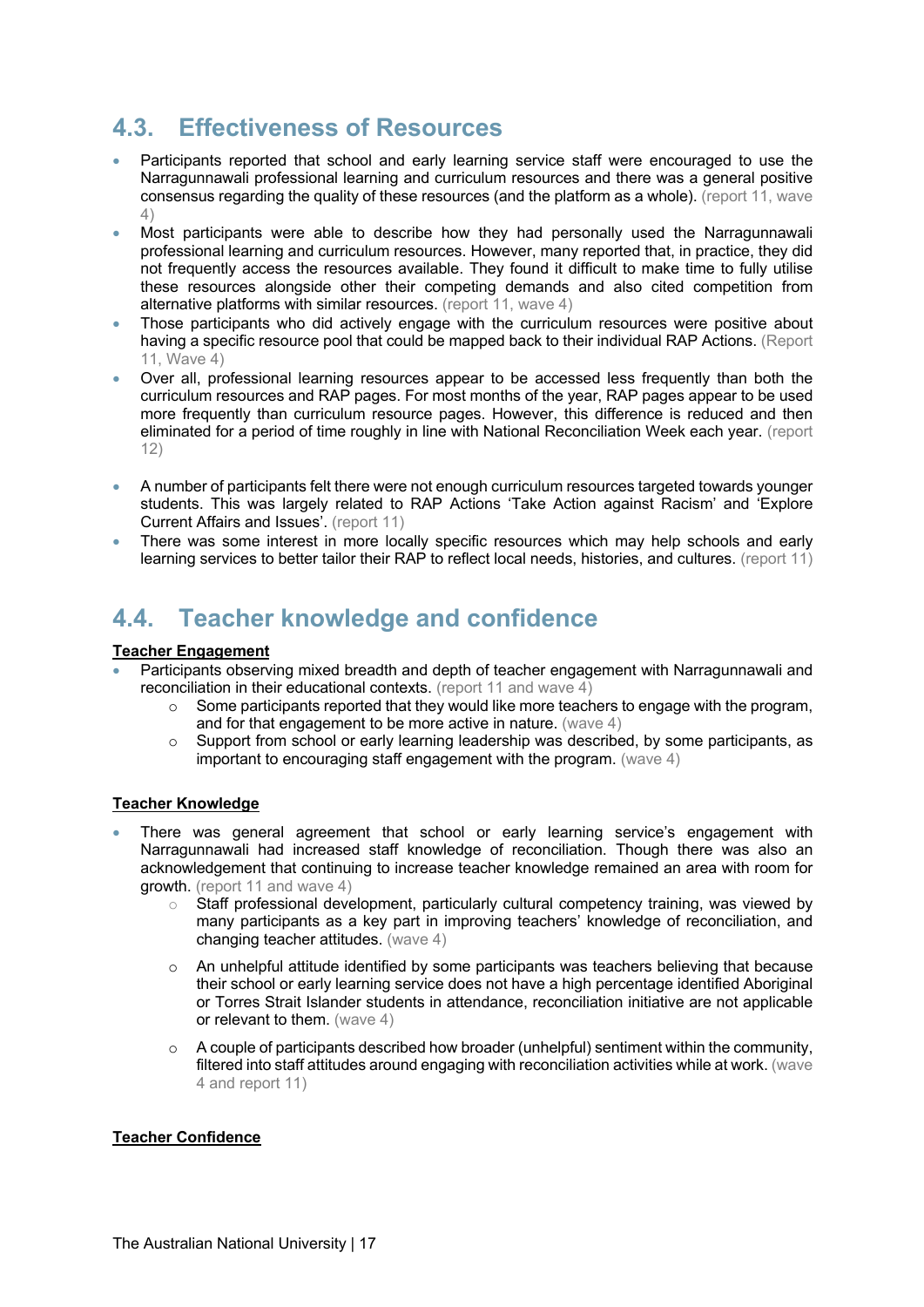- For some, their school or early learning service's engagement with Narragunnawali program RAP and platform resources, was an important part of improving teacher confidence in their ability to address reconciliation. (wave 4)
	- o Again, there was a consensus that professional development for teachers was a crucial component of increasing teacher confidence. (wave 4)
	- o School or early learning service leadership providing a safer space for teachers to air their concerns and ask questions was also seen as valuable to increasing staff confidence to teach about reconciliation. (wave 4)
	- $\circ$  There was a commonly held view by participants, in the context of teaching about reconciliation, that teachers and educators often fear doing the 'wrong thing' or of being disrespectful to Aboriginal and Torres Strait Islander peoples. (wave 4)
	- o Developing and nurturing strong mentoring relationships with Aboriginal and Torres Strait Islander people was reported to be an important part of improving teachers' confidence. (wave 4)
- Changes to classroom teaching were often acknowledged as being a particularly important part of the Narragunnawali program, of engaging with reconciliation a more broadly, and in delivering core business as an educational institution. However, this was also commonly identified as the most challenging aspects of the Narragunnawali program to implement. (report 11 and wave 4)
	- o Tentatively, teachers' confidence in implementing changes to teaching practices and curriculum planning may be linked to the cultural competence of staff and the extent of time pressures on them. (report 11 and wave 3)
	- $\circ$  A couple of other participants identified stronger leadership as being key to prioritising and progressing their curriculum mapping journeys. (wave 4)
	- o Participants representing early learning services were more likely to identify the RAP Actions 'Explore Current Affairs and Issues' and 'Take Action Against Racism' as being particularly difficult to implement within their education settings. Variously, participants reported that this was due to concerns about how to present such content in a manner that was age appropriate, how to adequately simplify complex concepts so that they would be understood by younger children, and how to navigate parent expectations about what ought to be taught to their children at such a young age.

### **4.5. Community Interaction and Engagement**

#### **Relationships with Parent/Carers**

- Overall, active engagement of parents and carers with the Narragunnawali program was reported to be low – particularly for schools (as compared to early learning services). Some participants, particularly those representing schools expressed a desire to have stronger parental engagement with the program. (mainly wave 4)
	- $\circ$  When participants spoke about their intuition's engagement with parents/carers of students, they largely discussed interactions with Aboriginal and Torres Strait Islander families (and not non-Indigenous parent/carers). (report 11 and wave 4)

#### **Relationships with Aboriginal and Torres Strait Islander People and Communities**

- All participants recognised that developing and nurturing relationships with Aboriginal and Torres Strait Islander people was an essential part of engaging with the Narragunnawali program. report 11 and wave 4)
- Participants reported varying strengths to the relationships their school or early learning service had with Aboriginal and Torres Strait Islander communities. report 11 and wave 4)
- All participants were able to describe the ways in which they forged relationships with Aboriginal and Torres Strait Islander people and Community, as an essential component of implementing their RAP. By referral after contacting a local cultural centre or state/territory-based reconciliation organisation and through pre-existing personal relationships, were the most frequently reported ways that participants connected with Community. (report 11 and wave 4)
- Participants described interactions with Aboriginal and Torres Strait Islander Communities that were a part of organising or experiencing a cultural activity or purchasing a cultural product. The types of cultural experiences participants described as being facilitated by Aboriginal and Torres Strait Islander visitors to their school or early learning service included: (report 11 and wave 4)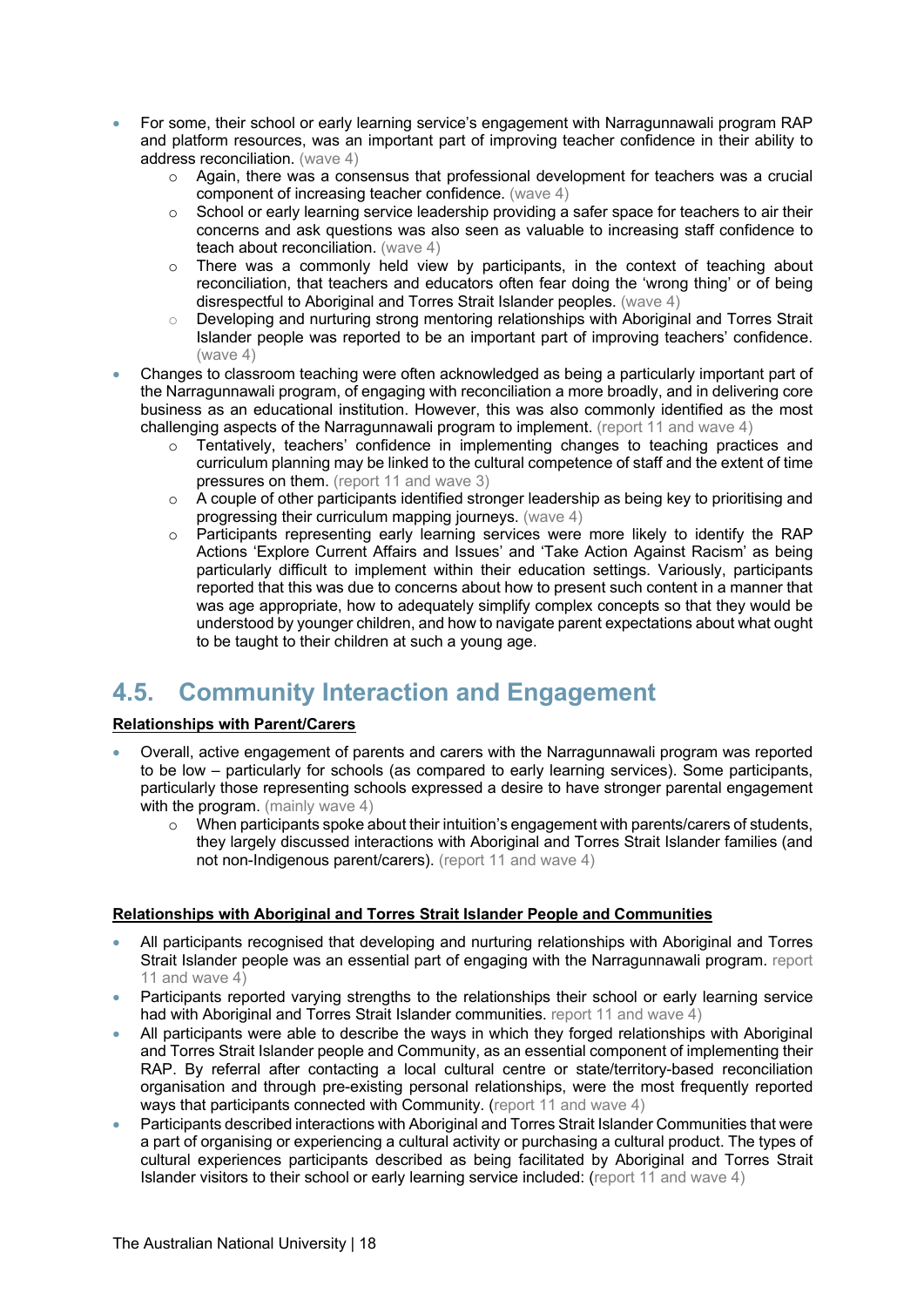- o Dance performance or lessons
- o Smoking Ceremony
- o Welcome to Country
- o Digeridoo performance
- o Art lessons
- o Language Lessons
- o Cultural Competency Training for staff
- o Building of traditional structures
- o Teaching about bush survival
- A couple of participants described ongoing mentoring relationships with an Aboriginal or Torres Strait Islander person(s), where the Community member provided cultural knowledge and advice relating to their RAP development and implementation. (wave 4)
- Some participants described successes in developing and maintaining relationships with Aboriginal and Torres Strait Islander people and Community. Participants also reported experiencing challenges in initiating and nurturing connections with Indigenous community. Limited school or early learning service finances to support reconciliation activities was, by far, the most commonly cited challenge. (report 11 and wave 4)
- Findings suggest that, in practice, the rate at which teachers and educators invite Aboriginal and Torres Strait Islander people to be involved in classroom and other activities is relatively low. (report 11)

#### **Engaging with Broader Non-Indigenous Communities**

- Participants provided little information about any possible broader non-Indigenous community engagement with their RAP. Nonetheless, a couple of participants described how they were able to assist other schools and services to develop and implement RAPs (report 11 and wave 4)
- A few participants identified community racism as a barrier to engaging their broader communities with RAP development and implementation processes. (report 11)

### **4.6. Student Experience**

- All participant observations were that any effects on students were exclusively positive or beneficial. No participant reported any adverse effects on students as result of their school or early learning services' involvement with the Narragunnawali program. (report 11 and wave 4)
	- $\circ$  Overwhelmingly, participants indicated that students at their school or early learning centre had been open and willing to participate in RAP activities.
	- $\circ$  In some cases, participants described their observations of students' increased knowledge and general awareness of Aboriginal and Torres Strait Islander histories and cultures.
	- $\circ$  A couple of participants commented on an observed increased in confidence of Aboriginal and Torres Strait Islander students, as well as enthusiastic exchanges of cultural knowledge between Aboriginal and Torres Strait Islander and non-Indigenous students.
	- $\circ$  Some participants reiterated that a meaningful and positive effect of students' participation in the Narragunnawali program was the ways in which these young people passed on knowledge and understanding to their families.
	- $\circ$  Some participants reported surprise at the level of interest and collaboration between Aboriginal and Torres Strait Islander and non-Indigenous students at their school or early learning service.
- Analysis of LSIC external dataset found the majority of carers reported that their child did not experience of bullying or unfair treatment on the basis of indigenous status. However, career reported bullying or unfair treatment because of Aboriginal and/or Torres Strait Islander status was associated with lower child reported self-perception, and standardised Maths achievement score. (Report 9 LSIC)

### **4.7. Expansion of Narragunnawali**

While the growth in number of schools and early learning services engaging with Narragunnawali was a broad theme within the Phase 2 Evaluation Framework, it was not thoroughly addressed at this phase of the evaluation. This limitation will be considered when drafting the next stage of the evaluation.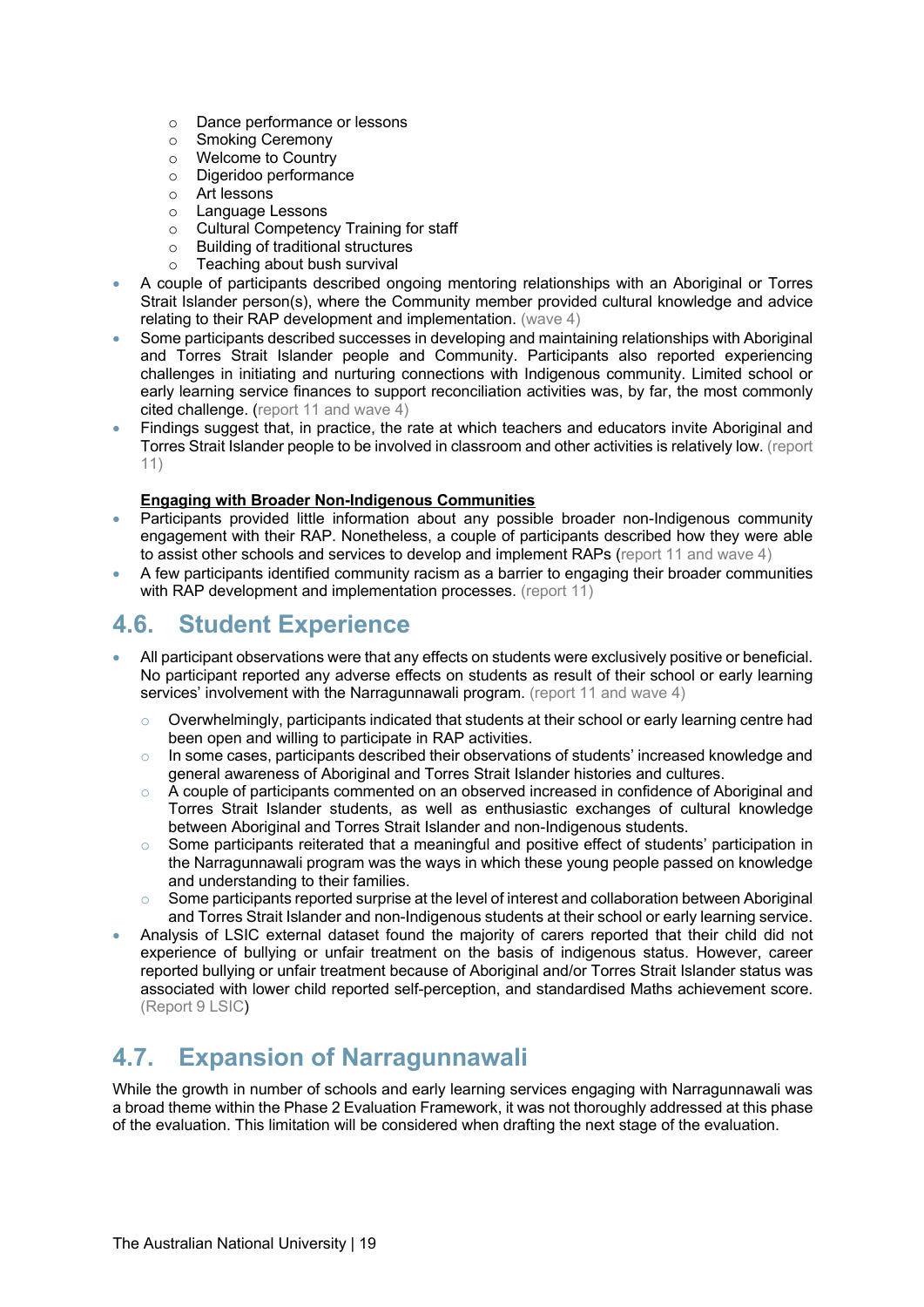## **5. Concluding comments and discussion**

### **5.1. Key Program Suggestions from Phase 2**

#### **Report 9**

 $\triangleright$  Analysis of LSIC data provided evidence that racism in Australian, perpetrated against Aboriginal and Torres Strait Islander children, is associated with poorer. The Narragunnawali program seeks to reduce expose to racism, which is vitally important for school and early learning services that value equity. However, the finding that the effects were greatest for self-perception and maths achievement suggest a potential benefit of targeting resources to these areas.

#### **Report 10**

- $\triangleright$  The process for reviewing Vision for Reconciliation Statements appear to be effective at more closely aligning Vision Statements with the five dimensions of reconciliation included in Reconciliation Australia's definition of reconciliation. It is therefore suggested that this process continue.
- $\triangleright$  There still appears to be an under-representation of words and concepts that explicitly align with the historical acceptance dimension. We would recommend that Reconciliation Australia keep this in mind when reviewing Vision for Reconciliation statements and when supporting schools and early learning services with drafting their visions and teaching/learning about the context and concept of reconciliation in Australia more generally.

#### **Report 11**

- $\triangleright$  Although the Narragunnawali team already does so, there is an ongoing need to re-emphasise the importance of non-Indigenous change agents and the benefits of reconciliation in education to all Australians (Indigenous and non-Indigenous) within their resources and communications.
- $\triangleright$  Particularly in light of the continuing uptake of the program, the Narragunnawali team may wish to consider whether any changes to information provided about the refresh process would be beneficial. More specifically, whether to include the refresh process as a 'key step' under the 'What is a RAP?' information (www.narragunnawali.org.au/raps/what-is-a-rap) so that users may have a greater level of understanding about the refresh process from the beginning of their RAP journey.
- $\triangleright$  Consider lengthening the timeframe in which the refreshment process is required so as to reduce the administrative burden on the RAP Working Group and to allow additional time to implement actions and observe progress.
- $\triangleright$  Some participants expressed a desire for additional functionality within the Narragunnawali platform to enable more flexible and in-depth documentation of progress towards RAP Actions. If technically feasible, the Narragunnawali team may consider enabling a 'case note' or 'diary entry' style functionality within the platform so that users may document specific steps, and/or upload supporting evidence for progress made towards each RAP Action. It is likely this functionality may foster a greater depth of engagement with the program. This functionality would be in addition to the existing 'Deliverables' tool, which currently enables RAP Working Group members to add, edit and check off step-by-step tasks against individual RAP Action.
- $\triangleright$  Strategically notifying schools, early learning services and individual users when there are new resources available may be useful in periodically renewing awareness of (and prompt engagement with) the curriculum and professional learning resources.
- $\triangleright$  The Narragunnawali team may consider continuing to develop the functionality of the Narragunnawali platform to facilitate improved sharing of RAP relevant information within educational institutions (and also with the broader community). One possible improvement could be providing templates for print, online, and email communications that schools and early learning services can use to disperse information through-out their staff and student body. Another possible improvement could be to incorporate a 'SHARE' function within the Narragunnawali platform for finalised Vision Statements and RAPs (inclusive of unique goals and deliverables) to improve interoperability between the Narragunnawali platform and other online platforms used by schools and early learning services to share information (e.g. social media, institutional websites, email).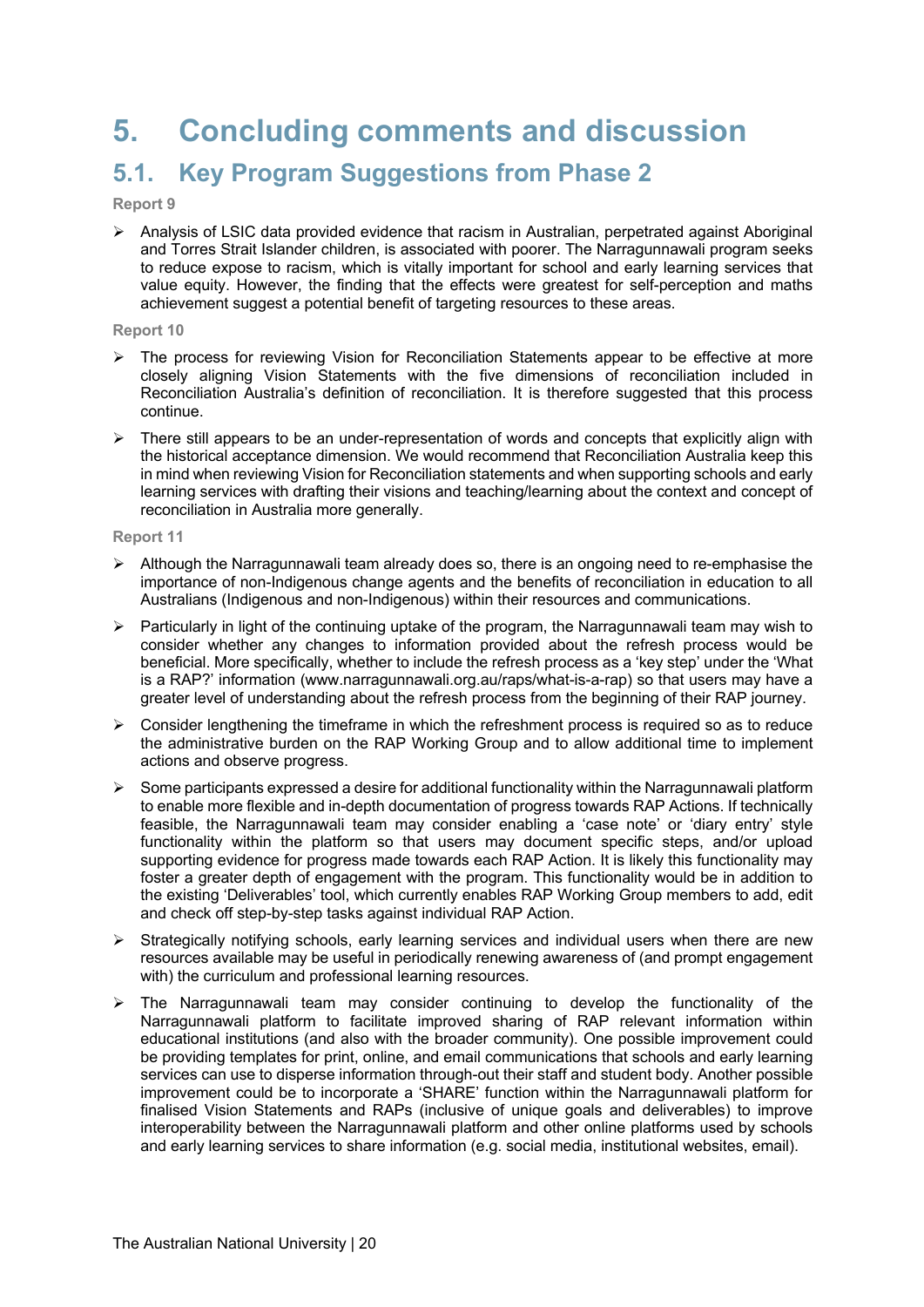- $\triangleright$  There was some interest in more locally specific resources which may help schools and early learning services to better tailor their RAP to reflect local needs, histories, and cultures. The Narragunnawali team may further consider ways that it is possible to meet this user need within the context of delivering a nationwide program.
- $\triangleright$  A number of participants felt there were not enough curriculum resources targeted towards younger students. This was largely related to RAP Actions 'Take Action against Racism' and 'Explore Current Affairs and Issues'. Some participants felt that resource materials were too dense, requiring quite a lot of time to read through and therefore were not highly user-friendly. The Narragunnawali team may wish to consider 1) developing additional resources, 2) amending current resources, or 3) adjusting the Narragunnawali platform to help users locate resources (particularly for young students) in order to help to address these identified user needs.
- $\triangleright$  Reconciliation Australia may consider ways in which to further emphasise the link between Narragunnawali curriculum resources and the Australian Curriculum and the Early Years Learning Framework. Similarly, the link between Narragunnawali Professional Learning resources and AITSL Australian Professional Standards for Teachers/ACECQA National Quality Standard could be given further emphasise and visibility.
- $\triangleright$  The Narragunnawali team do not actively link schools or early learning services with specific Aboriginal and Torres Strait Islander organisations, precisely because of the imperative for schools and early learning services to build their own personal, contextually meaningful and sustainable relationships with community over time. Nonetheless participant challenges in this area may indicate that it could be beneficial for the Narragunnawali team to continue strengthening its engagement, at a high level, with Aboriginal and Torres Strait Islander community organisations. Making these organisations better aware of the Narragunnawali program's existence, purpose, and approach. In doing so, these organisations may feel better prepared for approaches by schools and early learning services.

#### **Report 12**

- $\triangleright$  Consider ways in which the Narragunnawali team and program can connect with schools and early learning services located outside of major urban settings.
- $\triangleright$  Consider engaging with schools and early learning services in lower SEFIA communities to better understand what resourcing and support may assist their access to the Narragunnawali program. It is likely outside of the Narragunnawali team's sphere of influence to directly address the needs of these schools and service. Nonetheless, the Narragunnawali team and Reconciliation Australia may be well placed to advocate these needs to government and other peak education bodies (with capacity to address them).
- $\triangleright$  Consider ways to increase visitor return rate and the frequency of visitation to the Narragunnawali platform. (As discussed in detail in Evaluation Report #13, the actual rate that visitors return to the Narragunnawali platform is likely under estimated in the findings of this report. Nonetheless, number of sessions per visitor estimated for the 2018 and 2019 calendar years was low.) For example, visitors that have created a Narragunnawali user account could be emailed after a certain length of inactivity.
- $\triangleright$  Increase frequency of visitation (and engagement) with professional learning resources. The Narragunnawali team, may consider additional communications and/or promotional campaigns specifically regarding the professional learning resources available on the platform.

#### **Report 13**

- $\triangleright$  Those adults who say they have experienced discrimination themselves are less likely to report that Indigenous Australians experience discrimination and there are particular self-identified ethnic groups with low support for the view that Indigenous Australians experience discrimination (Asian-Australians, Middle-Eastern Australians, African-Australians, and European-Australians in particular). These findings suggest that schools and students from these backgrounds may benefit from a targeted instruction of the negative experiences of Indigenous Australians.
- $\triangleright$  Most participants described challenges they experienced engaging deeply with their parent-carer community. The Narragunnawali team may wish to consider the merit of having elements of the platform targeted towards parent-carers (including Working Group members).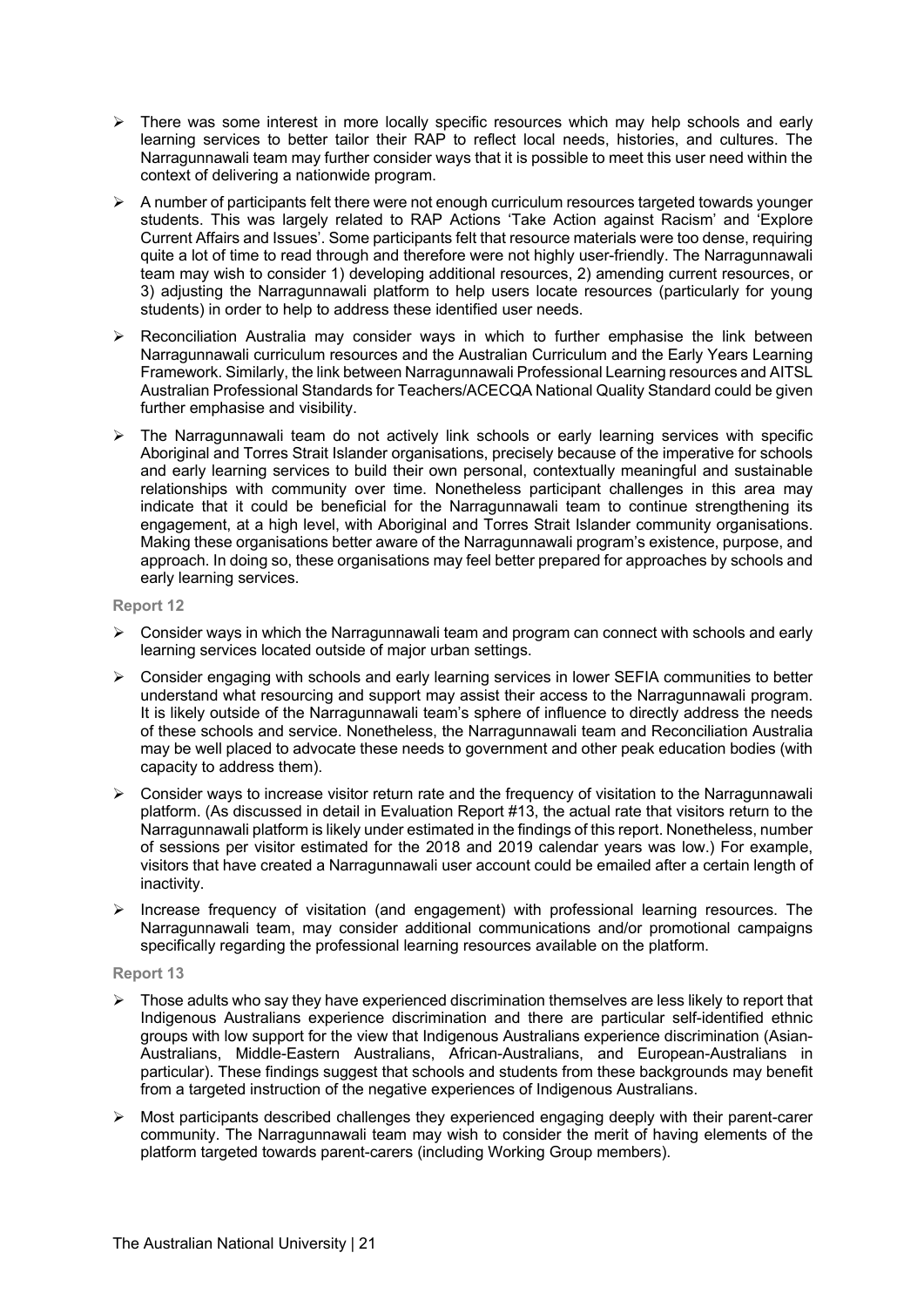$\triangleright$  All participants spoke about challenges experienced when developing and nurturing relationships with Aboriginal and Torres Strait Islander Communities. While there were exceptions, participants rarely explicated the relationship between their individual challenges and the broader context of Australia's colonial and genocidal history. The Narragunnawali team may wish to consider how, if they believe it would be useful, to support schools and early learning services further develop this reflexivity. It is possible that by doing so, schools and early learning services will develop a broader understanding about why these relationships can be difficult to forge and strengthen, as well as an increased and continued motivation to do this important relational cultural change work.

### **5.2. Strategic Direction of the Narragunnawali Program**

Both the strategy and sustainability study undertaken by SVA and the CSRM SRC join research evaluation of Narragunnawali, have contributed to the development of the programs new Strategy 2020- 2024. Narragunnawali 2020-2024 Strategy is aligned with the broader Reconciliation Australia vision is for a just, equitable and reconciled Australia. As well as the organisations' broader mission to inspire and enable all Australians to contribute to the reconciliation of the nation. Reconciliation Australia's working definition of reconciliation is comprised of five dimensions: Race Relations, Equality and Equity, Institutional Integrity, Unity, and Historical Acceptance. (Reconciliation Australia, 2016).

The Narragunnawali program's vision, as documented in the 2020-2024 Strategy is that all Australian schools and early learning services foster a high level of knowledge and pride in Aboriginal and Torres Strait Islander histories, cultures, and contributions. This vision is underpinned by four strategic goals:

- 1. Teachers are educators are able to promote reconciliation in the classroom
- 2. Schools and early learning services are able to promote reconciliation within their grounds
- 3. Schools and early learning services are able to effectively engage with local communities and organisations around reconciliation
- 4. Government and sectoral policy supports educators and education institutions to actively engage with reconciliation.

As further detailed within the Narragunnawali Strategy 2020-2024, the success of these goals is to be measured against six program outcomes (as identified in the program design in 2017):

- 1. Support schools and early learning services to develop and/or strengthen links with local Aboriginal and Torres Strait Islander communities.
- 2. Support schools and early learning services to engage in meaningful, practical and symbolic actions of reconciliation.
- 3. Empower and support teachers and educators to develop their own awareness of Aboriginal and Torres Strait Islander histories and cultures.
- 4. Empower and support teachers and educators to be confident to support reconciliation in their schools and classrooms, their students and their students' families.
- 5. Monitoring and evaluation enables evidence based modifications, enhancements or changes to occur and enable the reporting of successes and challenges.
- 6. The communications and marketing of Narragunnawali sees an increase in engagement and participation as well as an increased contribution made to relevant policy frameworks.

The next Phase of the research evaluation of Narragunnawali will be designed to complement the program's 2020-2024 Strategy, as well as the findings of the evaluation to date.

#### **5.2.1. Key Recommendations for Phase 3 of the Research Evaluation**

#### **From Report 9**

 $\triangleright$  Implement a research design that is (more) able to investigate causal impacts of reconciliation in education interventions. More specifically, this design would that include a carefully designed intervention, a treatment group and an adequate comparison group (and ideally randomised allocation).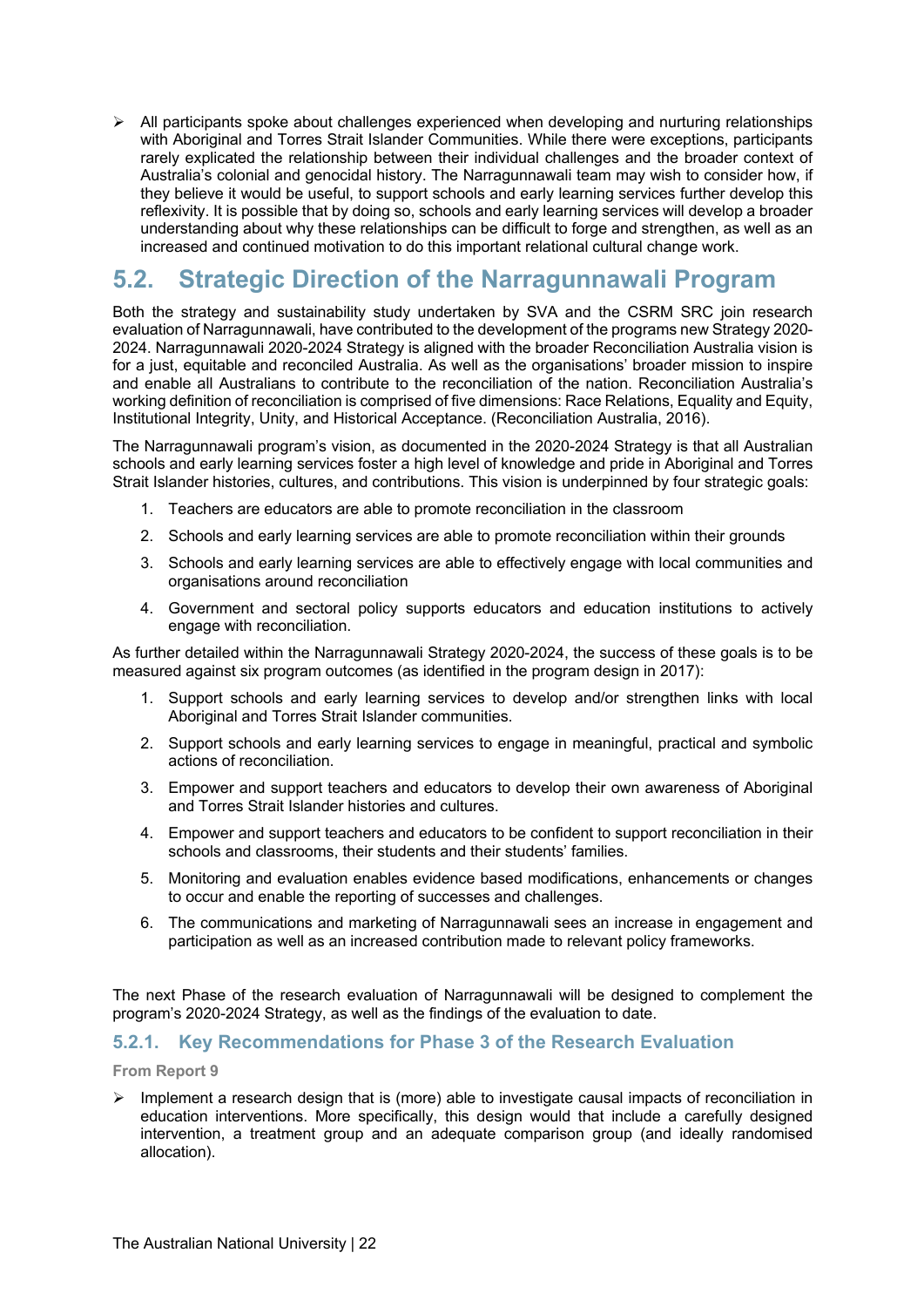- $\triangleright$  Consider investigating the implicit and explicit prejudices held by Australian in-service and preservice teachers, particularly (but not exclusively) with regard to Aboriginal and Torres Strait Islander children.
- $\triangleright$  Consider including a casual evaluation of whether specific key resources used by teachers change their attitudes and behaviours in a positive way.
- $\triangleright$  Continue and strengthen monitoring of the community's response to, and acceptance of, reconciliation programs (including, and arguably particularly, the Indigenous community).
- $\triangleright$  Consider inclusion of cost-effectiveness interventions, rather than just whether an intervention had a positive effect.

#### **From Report 10**

 $\triangleright$  While the Phase 2 Evaluation Framework is compatible with the five dimensions or reconciliation identified by Reconciliation Australia, consider strengthen and simplifying these relationships within the Phase 3 evaluation framework.

#### **From Report 11**

 $\triangleright$  Consider including a closer examination as to where schools and early learning services may be vulnerable to disengaging with Narragunnawali. One such point may be at RAP refresh.

#### **From Report 12:**

- $\triangleright$  Future program evaluation would likely benefit from an investigation of changes to the RAP status of individual schools and early learning services over time; rather than at a single point in time. This would provide a more detailed understanding of schools and early learning services trajectories engaging with the program (and any association with school/early learning service level or community level factors).
- $\triangleright$  If suggested improvements are made, Google Analytics would likely provide a sound source of data for the ongoing program evaluation. Suggested improvements are: identify internal traffic, improve recognition of unique visitors to the platform, improve session duration and time on page measurement, reduce the amount of direct/none traffic and increase URL tracking, improve content grouping, revisit data retention and data storage policy and processes, and consider informing Narragunnawali Users about data use.

#### **From Report 13:**

 $\triangleright$  The views of adults (and particularly young adults) highlight the long-term impacts of previous education policies and point to potential ways to better target current education. This highlights the benefits of regular surveys of attitudes towards reconciliation.

### **5.3. Concluding comments**

The aim of this paper was to summarise the findings from the Phase 2 evaluation of Narragunnawali: Reconciliation in Education. The program has achieved dramatic growth over the period in terms of engagement with schools, early learning services, and the broader education sector and Australian community. There has also been some considerable adaptation of the program as the scale of the project has necessitated new forms of engagement, and the policy and social landscape has shifted.

While we haven't discussed it in this paper to a significant degree, the COVID-19 pandemic has also provided some opportunities for an online-focused program like Narragunnawali, but has also created some additional challenges. This paper has also outlined a number of recommendations for further change and adaption. There is an ongoing need, therefore, for ongoing evaluation and monitoring of the program, with new and improved mechanisms to bring forward the voice of those most vital to the program – not only teachers and educators as agents of change, but also Australia's early learners and school students, and the Aboriginal and Torres Strait Islander communities on whose Lands these young Australians are living and learning.